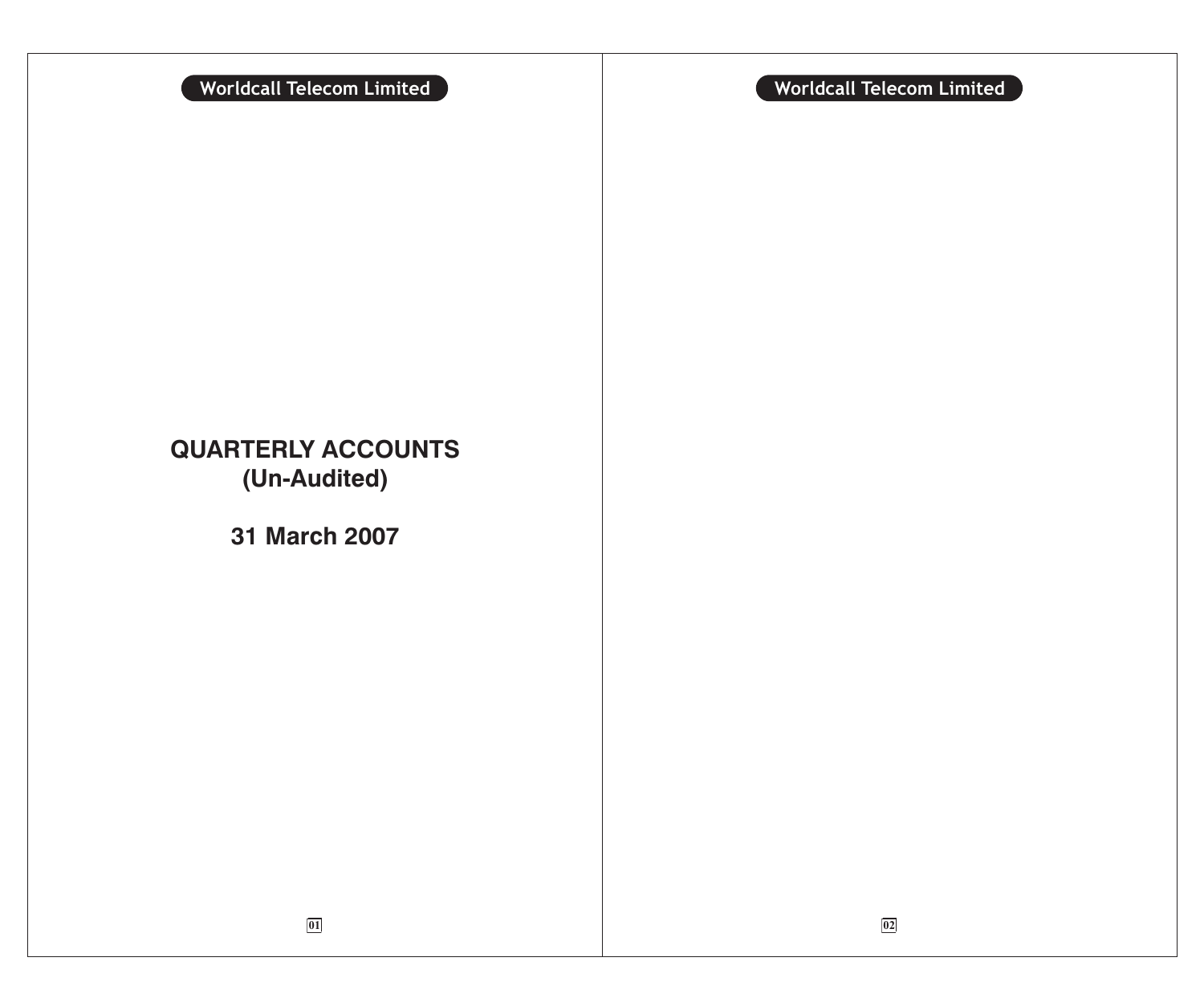# VISION

We at Worldcall are committed to achieving dynamic growth and service excellence by being at the cutting edge of technological innovation. We strive to consistently meet and surpass customers', employees' and stake-holders' expectations by offering state-of-the-art telecom solutions with national & international footprints. We feel pride in making efforts to position Worldcall and Pakistan in the forefront of international arena.

# **MISSION STATEMENT**

In the telecom market of Pakistan, Worldcall to have an overwhelming impact on the basis of following benchmarks:

> Create new standards of product offering in basic and value added telephony by being more cost effective, easily accessible and dependable. Thus ensuring real value for money to all segments of market.

> Be a leader within indigenous operators in terms of market share, gross revenues and ARPU within five years and maintain the same positioning thereafter.

> Achieve utmost customer satisfaction by setting up high standards of technical quality and service delivery.

Ensuring the most profitable and sustainable patterns of ROI (Return on Investment) for the stake-holders.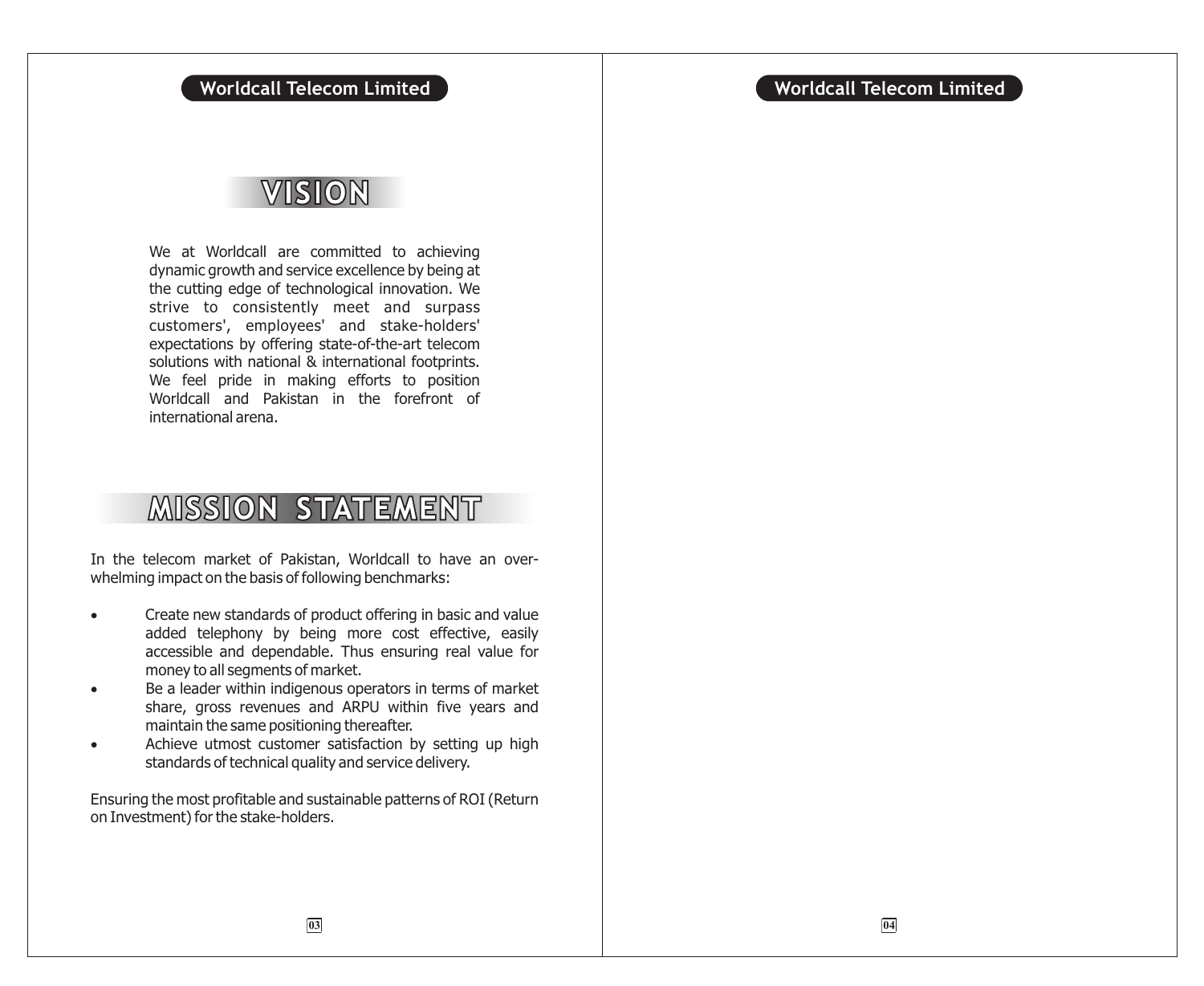# Contents

*Page Seven*

Company information

*Page Eight*

Directors' review

*Page Ten*

Condensed balance sheet

# *Page Eleven*

Condensed profit & loss account

# *Page Twelve*

Condensed cash flow statement

# *Page Thirteen*

Condensed statement of changes in equity

# *Page Fourteen*

Notes to the condensed financial statements

# *Page Nineteen*

Condensed consolidated financial statements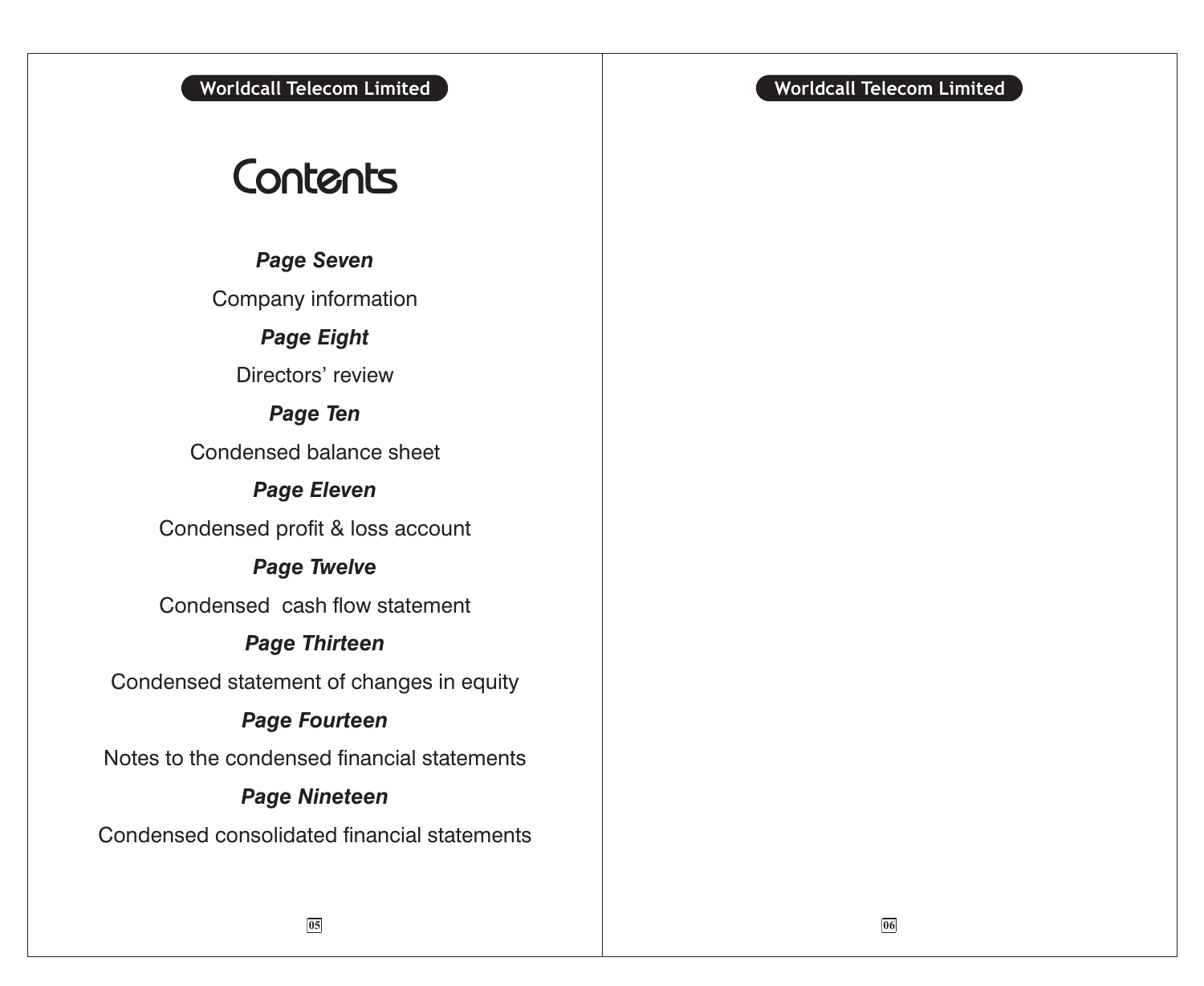## **COMPANY INFORMATION**

| <b>Board of Directors</b>                   | Sulieman Ahmed Said Al-Hogani (Chairman)<br>Salmaan Taseer (Chief Executive Officer)<br>Aamna Taseer<br>Shaan Taseer<br>Jamal Said Al-Ojaili<br>Babar Ali Syed<br>Air Vice Marshal (R) Syed Imtiaz Hyder<br>Abid Raza<br>Arshed Ahmed Khan                                                                                                                                                                                                                                                                                                                            |
|---------------------------------------------|-----------------------------------------------------------------------------------------------------------------------------------------------------------------------------------------------------------------------------------------------------------------------------------------------------------------------------------------------------------------------------------------------------------------------------------------------------------------------------------------------------------------------------------------------------------------------|
| <b>Chief Financial Officer</b>              | Muhammad Naveed Tariq                                                                                                                                                                                                                                                                                                                                                                                                                                                                                                                                                 |
| <b>Audit Committee</b>                      | Babar Ali Syed (Chairman)<br>Aamna Taseer<br>Arshed Ahmed Khan                                                                                                                                                                                                                                                                                                                                                                                                                                                                                                        |
| <b>Company Secretary</b>                    | <b>Ahmad Bilal</b>                                                                                                                                                                                                                                                                                                                                                                                                                                                                                                                                                    |
| <b>Auditors</b>                             | KPMG Taseer Hadi & Co.<br><b>Chartered Accountants</b>                                                                                                                                                                                                                                                                                                                                                                                                                                                                                                                |
| <b>Legal Advisers</b>                       | Hosain & Rahim<br>Advocates                                                                                                                                                                                                                                                                                                                                                                                                                                                                                                                                           |
| <b>Bankers</b>                              | Allied Bank Limited<br>Askari Commercial Bank Limited<br><b>Bank Alfalah Limited</b><br>Citibank, N.A. Pakistan<br>Faysal Bank Limited<br>First Woman Bank Limited<br><b>Habib Bank Limited</b><br>Habib Metropolitan Bank Limited<br><b>KASB Bank Limited</b><br><b>MCB Bank Limited</b><br>National Bank of Pakistan Limited<br><b>PICIC Commercial Bank Limited</b><br>Prime Commercial Bank Limited<br>Saudi Pak Commercial Bank Limited<br>Soneri Bank Limited<br>Standard Chartered Bank (Pakistan) Limited<br>The Bank of Punjab<br><b>United Bank Limited</b> |
| <b>Registrar and Shares Transfer Office</b> | THK Associates (Pvt.) Limited<br>Ground Floor<br>State Life Building-3,<br>Dr. Zia-ud-Din Ahmed Road Karachi<br>22 (021) 111-000-322                                                                                                                                                                                                                                                                                                                                                                                                                                  |
| <b>Registered Office/Head Office</b>        | 103-C/II, Gulberg-III<br>Lahore, Pakistan<br>2 (042) 5757591-4<br>Fax: (042) 5757590, 5877920                                                                                                                                                                                                                                                                                                                                                                                                                                                                         |

# **Worldcall Telecom Limited Worldcall Telecom Limited**

## **DIRECTORS' REVIEW**

The Directors of Worldcall Telecom Limited ("WTL" or the "Company") are pleased to present the financial statements for the  $3<sup>rd</sup>$  Quarter ended March 31, 2007.

### **Financial Overview**

During the nine months period Company's profit after tax is Rs. 565.7 million which is approximately thrice the profit after tax (Rs. 196.6 million) of the same period of the previous year. As far as the quarter ended March 31, 2007 is concerned profit after tax for the current quarter is Rs. 179.3 million which is 64% more than the profit after tax (Rs. 109 million) of the corresponding quarter of the previous year. The revenues for the period fell a bit as compared to the corresponding period of the previous year due to the reduction of rates. Factors for increase in profit after tax despite reduction of revenues are decrease in direct cost and operating cost and increase in re-measurements at fair values of investment. Direct cost and operating cost for the period under review decreased by 23% and 4% respectively compared to the corresponding period of the previous year. The direct cost for the period under review decreased due to reduction in APC and CPP rates while decrease in operating cost is due to management's continuing endeavors for best utilization of resources. The Earning Per Share (EPS) for the nine months period has increased to Rs. 0.75 as compared to the Rs. 0.27 for the corresponding period of the previous year. EPS for the quarter under review is Rs. 0.24 as compared to the Rs. 0.15 for the corresponding quarter of the previous year.

### **Operational Overview**

On the operational front, The Company had taken various initiatives in the first half of the financial year which started to mature into realities over the third quarter.

Subscriber acquisition in domestic and commercial segments across the whole spectrum of service offering followed a steady growth pattern. Company focus on enhancement in existing revenue stream was maintained and additional services were added to Worldcall offerings to its subscriber.

In Wireless Local Loop, major deployment in the south has started to mature with Hyderabad being put into commercial operations recently. Commercial commencement in Karachi is scheduled for fourth quarter. With inclusion of Hyderabad, a total of forty (40) cities are now covered by Worldcall wireless service.

In Broadband segment, the Company achieved another milestone by crossing 500Mbps consumption of international IP bandwidth through its internet over cable (IOC) and CDMA 2000 1x high speed data offerings. Video on Demand (VoD) and digital channel offering, initiated in the second quarter, received a very positive response from our subscribers.

In Long Distance and International (LDI) segment, the Company maintained its market share. Expansions in the network capacity have been initiated to cater for additional volumes being generated from the WLL segment.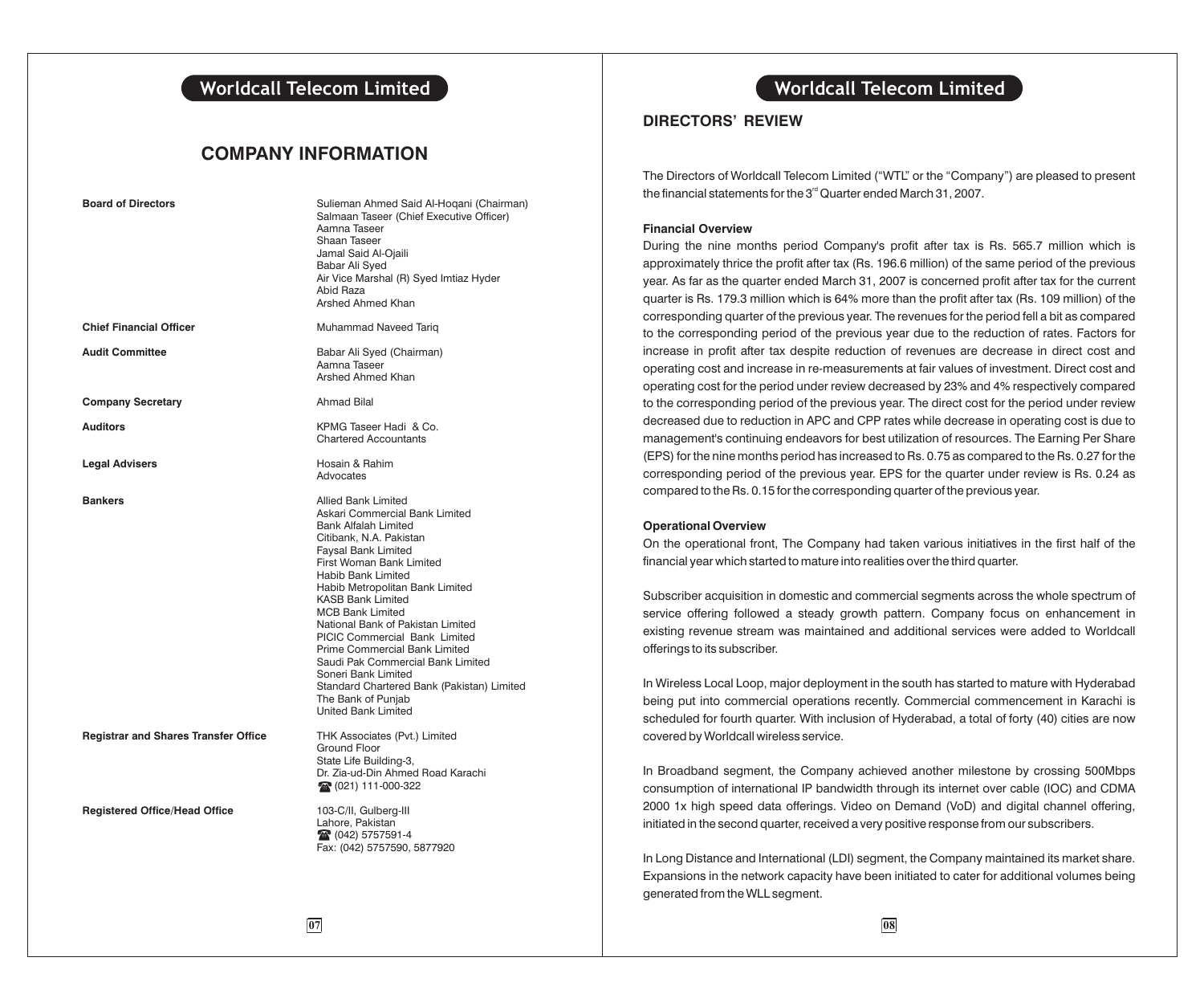In payphone segment major focus on growth was maintained through own deployments and expansions from white label operations segment. Enhancement of cities in coverage footprint continuously contributes towards growth in this segment.

### **Future Outlook**

Contract was signed with Capital Development Authority (CDA) for Joint Venture operations in Islamabad Capital Territories (ICT). The Joint Venture project shall address fiber optic connectivity requirements for all operators and service providers in ICT. Worldcall also plans a roll-out of much awaited quality cable network and allied services.

Company is proud to be a premier service provider in metro connect segment with significant telecom operators and financial institutions as its clients. Principal offering for fiber optic connectivity is being taken to the next stage of excellence through deployment of a robust high capacity metro backbone in Karachi and Lahore with long haul connectivity included in basic service offering.

In due consideration of further consolidation of its leadership position in broadband retail segment, Company has signed for WiMAX deployment making use of its WLL infrastructure already deployed in significant metropolitan cities of Pakistan. It will be a welcome addition to its portfolio and shall also promote growth in areas which are not covered by Company through its fiber optic network.

Company has matured into a true multi service operator (MSO) and has systematically consolidated its position in the local telecom landscape. Given the depth in its servicing offering and focused enhancement in its network reach, Worldcall is poised to add to its existing milestone achievements.

### **Acknowledgement**

Our Company wishes to record its appreciation of the dedicated services of its employees and continued patronage of its customers, shareholders, financial partners and other stakeholders.

On behalf of the Board of Directors

Lahore **Salmaan Taseer** 28 April 2007 **Chief Executive Officer** 

**31 March** 30 June

Audited

### **CONDENSED BALANCE SHEET (Un-Audited) AS AT 31 MARCH 2007**

|                                                                                     |                | ا انا الله ال     | ou Julie   |
|-------------------------------------------------------------------------------------|----------------|-------------------|------------|
|                                                                                     | Note           | 2007              | 2006       |
|                                                                                     |                | (Rupees in '000') |            |
| Non current assets                                                                  |                |                   |            |
| <b>Tangible fixed assets</b>                                                        |                |                   |            |
|                                                                                     |                |                   |            |
| Property, plant and equipment                                                       | 5              | 6,721,174         | 5,973,792  |
| Capital work-in-progress                                                            |                | 1,406,027         | 886,893    |
|                                                                                     |                | 8,127,201         | 6,860,685  |
| Intangible assets                                                                   |                | 4,731,541         | 4,826,751  |
| <b>Investment properties</b>                                                        |                | 66,140            | 56,634     |
| Long term investments - at cost                                                     |                |                   |            |
|                                                                                     |                | 100,072           | 100,072    |
| Long term deposits                                                                  |                | 195,927           | 199,704    |
| <b>Deferred costs</b>                                                               |                | 6,397             | 10,063     |
|                                                                                     |                | 13,227,278        | 12,053,909 |
| <b>Current assets</b>                                                               |                |                   |            |
| Store and spares                                                                    |                | 41,151            | 34,637     |
| Stock in trade                                                                      |                |                   |            |
|                                                                                     |                | 32,579            | 21,931     |
| Trade debts                                                                         |                | 834,865           | 701,434    |
| Loans and advances - considered good                                                |                | 115,880           | 134,095    |
| Deposits and short term prepayments                                                 |                | 149,303           | 191,024    |
| Other receivables                                                                   |                | 750,136           | 549,548    |
| Short term investments                                                              |                | 391,280           | 784,542    |
|                                                                                     |                |                   |            |
| Cash and bank balances                                                              |                | 662,454           | 1,452,789  |
|                                                                                     |                | 2,977,648         | 3,870,000  |
| <b>Current liabilities</b>                                                          |                |                   |            |
| Current maturities of non-current liabilities                                       |                | 762,312           | 793,762    |
| Running finance under mark-up arrangements - secured                                |                | 212,446           | 273,207    |
|                                                                                     |                |                   | 845,569    |
| Trade and other payables                                                            |                | 507,792           |            |
| Interest and mark-up accrued                                                        |                | 27,661            | 34,131     |
| Provision for taxation                                                              |                | 101,202           | 101,202    |
|                                                                                     |                | 1,611,413         | 2,047,871  |
| <b>Net current assets</b>                                                           |                | 1,366,235         | 1,822,129  |
|                                                                                     |                |                   |            |
| <b>Non current liabilities</b>                                                      |                |                   |            |
|                                                                                     |                |                   |            |
|                                                                                     |                |                   |            |
| Term finance certificates - secured                                                 | 6              | 344,090           | 49,909     |
| Long term finances                                                                  |                | 787,970           | 1,085,017  |
| Deferred taxation                                                                   |                | 585,164           | 477,545    |
| <b>Retirement benefits</b>                                                          |                | 84,352            | 69,823     |
| Liabilities against assets subject to finance lease                                 |                | 157,836           | 175,624    |
|                                                                                     |                |                   |            |
| Long term payables                                                                  |                | 6,326             | 6,261      |
| Long term deposits                                                                  |                | 50,062            | 76,260     |
| License fee payable                                                                 | $\overline{7}$ | 782,111           | 705,667    |
|                                                                                     |                | 2,797,911         | 2,646,106  |
| <b>Contingencies and commitments</b>                                                | 8              |                   |            |
|                                                                                     |                | 11,795,602        | 11,229,932 |
| <b>Represented By</b>                                                               |                |                   |            |
|                                                                                     |                |                   |            |
|                                                                                     |                |                   |            |
| Share capital and reserves                                                          |                |                   |            |
|                                                                                     |                |                   |            |
| Authorized capital                                                                  |                |                   |            |
| 900,000,000 (30 June 2006: 775,000,000) ordinary                                    |                |                   |            |
| shares of Rs. 10 each.                                                              |                | 9,000,000         | 7,750,000  |
|                                                                                     |                |                   |            |
|                                                                                     |                |                   |            |
| Issued, subscribed and paid up capital                                              |                | 7,520,607         | 6,539,658  |
| Share premium                                                                       |                | 410,887           | 1,391,836  |
| Convertible loan reserve                                                            |                | 1,400,430         | 1,400,430  |
| Unappropriated profit                                                               |                | 2,463,678         | 1,898,008  |
|                                                                                     |                | 11,795,602        | 11,229,932 |
|                                                                                     |                |                   |            |
| The annexed notes from 1 to 13 form an integral part of these financial statements. |                |                   |            |
|                                                                                     |                |                   |            |

The annexed notes from 1 to 13 form an integral part of these financial statements.

**Lahore Chief Executive Director**

**09 10**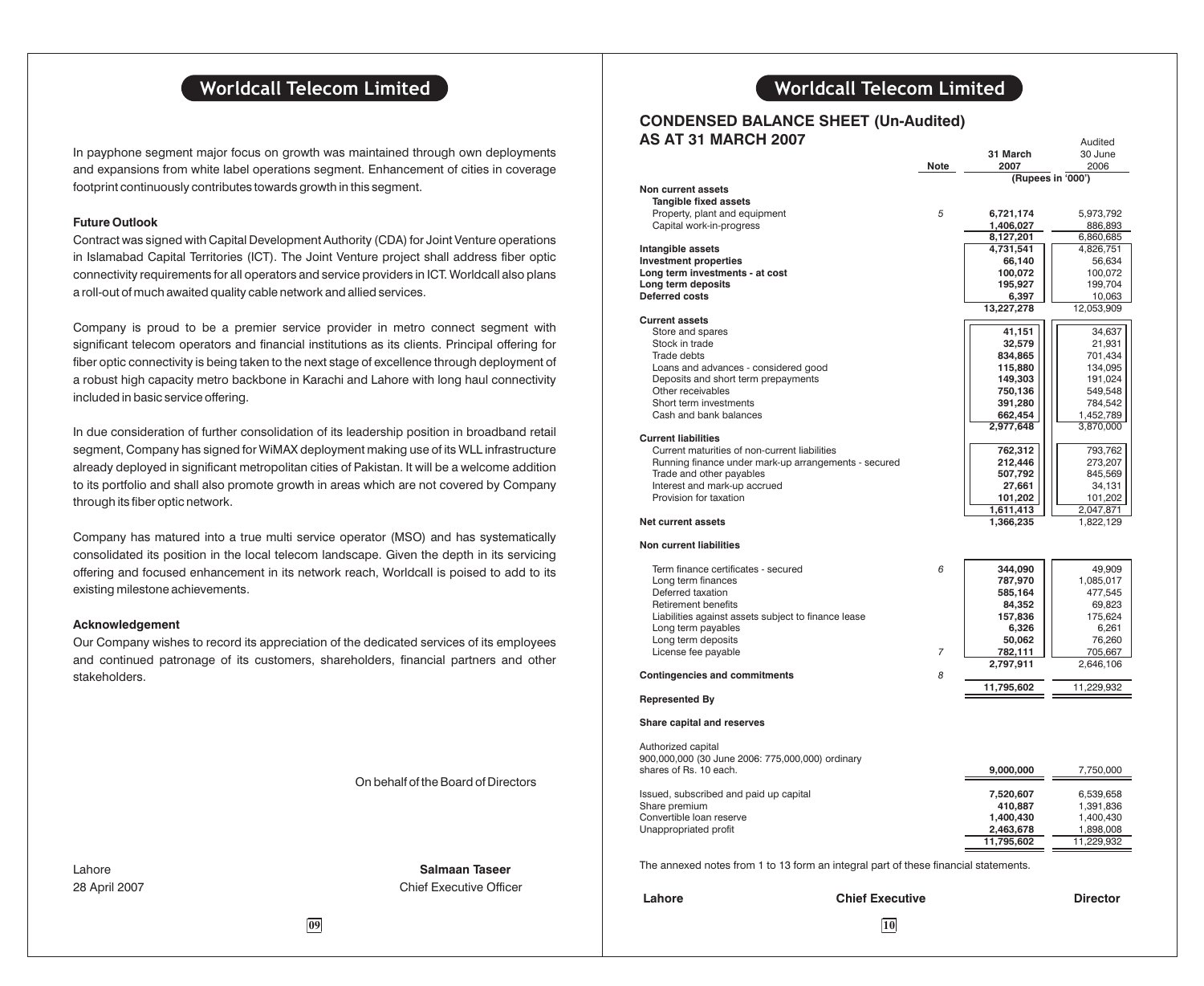# **CONDENSED PROFIT AND LOSS ACCOUNT (UN-AUDITED) FOR THE PERIOD ENDED 31 MARCH 2007**

|                                   | Nine months ended |             | <b>Quarter ended</b> |            |
|-----------------------------------|-------------------|-------------|----------------------|------------|
|                                   | 31 March          | 31 March    | 31 March             | 31 March   |
|                                   | 2007              | 2006        | 2007                 | 2006       |
|                                   |                   | (restated)  |                      | (restated) |
|                                   | (Rupees in '000') |             | (Rupees in '000')    |            |
|                                   |                   |             |                      |            |
| Revenue -Net                      | 3,199,888         | 3,331,995   | 1,101,903            | 1,142,341  |
| Direct cost                       | (1,753,999)       | (2,264,021) | (572, 888)           | (770, 665) |
| <b>Gross profit</b>               | 1,445,889         | 1,067,974   | 529,015              | 371,676    |
| Operating cost                    | (763, 539)        | (791, 767)  | (250, 752)           | (262, 333) |
| <b>Operating profit</b>           | 682,350           | 276,207     | 278,263              | 109,343    |
| Finance cost                      | (195, 866)        | (164, 674)  | (70, 305)            | (55, 852)  |
|                                   | 486,484           | 111,533     | 207,958              | 53,491     |
| Gain/(Loss) on re-measurement of  |                   |             |                      |            |
| investments at fair value         | 71,462            | 22,907      | (24, 370)            | 10,845     |
| Gain on re-measurement of         |                   |             |                      |            |
| investment property at fair value | 9,506             | 8,100       |                      |            |
| Other operating income            | 105,838           | 98,154      | 26,485               | 54,379     |
|                                   |                   |             |                      |            |
| <b>Profit before taxation</b>     | 673,290           | 240.694     | 210,073              | 118,715    |
| Taxation                          | (107, 620)        | (44, 058)   | (30, 815)            | (9,662)    |
|                                   |                   |             |                      |            |
| <b>Profit after taxation</b>      | 565,670           | 196,636     | 179,258              | 109,053    |
|                                   |                   |             |                      |            |
| Earnings per share - basic        |                   |             |                      |            |
| (Rupees)                          | 0.75              | 0.27        | 0.24                 | 0.15       |
|                                   |                   |             |                      |            |
| Earnings per share - diluted      |                   |             |                      |            |
| (Rupees)                          | 0.63              | 0.27        | 0.20                 | 0.15       |

The annexed notes from 1 to 13 form an integral part of these financial statements.

# **CONDENSED CASH FLOW STATEMENT (UN-AUDITED) FOR THE PERIOD ENDED 31 MARCH 2007**

|                                                        | <b>Note</b> | 31 March<br>2007  | 31 March<br>2006 |
|--------------------------------------------------------|-------------|-------------------|------------------|
|                                                        |             |                   | (restated)       |
|                                                        |             | (Rupees in '000') |                  |
| Cash flows from operating activities                   |             |                   |                  |
| Cash generated from operations                         | 9           | 751,571           | 383,275          |
| Decrease in long term deposits receivable              |             | 3,777             | 99,804           |
| (Decrease) in long term deposits payable               |             | (26, 198)         | (36, 359)        |
| Increase in long term payables                         |             | 65                |                  |
| Retirement benefits paid                               |             | (8, 569)          | (7,800)          |
| Finance cost paid                                      |             | (126, 413)        | (255, 303)       |
| Taxes paid                                             |             | (29, 234)         | (28, 831)        |
| Net cash generated from operating activities           |             | 564,999           | 154,786          |
| Cash flow from investing activities                    |             |                   |                  |
| Fixed capital expenditure                              |             | (1,675,269)       | (1, 128, 435)    |
| Intangible asset acquired                              |             |                   | (3,656)          |
| Sale proceeds of property, plant and equipment         |             | 17,263            | 4,884            |
| Long term investments - Net                            |             |                   | 88,308           |
| Short term investments - Net                           |             | 464,725           | 114,340          |
| Net cash used in investing activities                  |             | (1, 193, 281)     | (924, 559)       |
| Cash flow from financing activities                    |             |                   |                  |
| Receipt of term finance certificates - Net             |             | 243,137           |                  |
| Repayment of term finance certificates                 |             |                   | (99, 860)        |
| Receipt of long term finances                          |             |                   | 216,324          |
| Repayment of long term finances                        |             | (271, 403)        | (148, 953)       |
| Repayment of finance lease liabilities                 |             | (73, 026)         | (49, 690)        |
| Shares issued                                          |             |                   | 690,000          |
| Dividend paid                                          |             |                   | (42)             |
| Net cash (used in)/generated from financing activities |             | (101, 292)        | 607,779          |
| Net decrease in cash and cash equivalents              |             | (729, 574)        | (161, 994)       |
| Cash and cash equivalents at the beginning             |             |                   |                  |
| of the period                                          |             | 1,179,582         | 562,389          |
| Cash and cash equivalents of merged entities           |             |                   | 252,315          |
| Cash and cash equivalents at the end of the period     |             | 450,008           | 652,710          |
| Cash and cash equivalents comprised of the following   |             |                   |                  |
| Cash and bank balances                                 |             | 662,454           | 1,020,016        |
| Running finances under markup arrangements             |             | (212, 446)        | (367,306)        |
|                                                        |             | 450,008           | 652,710          |
|                                                        |             |                   |                  |

The annexed notes from 1 to 13 form an integral part of these financial statements.

| Lahore |  |
|--------|--|
|--------|--|

**11 12**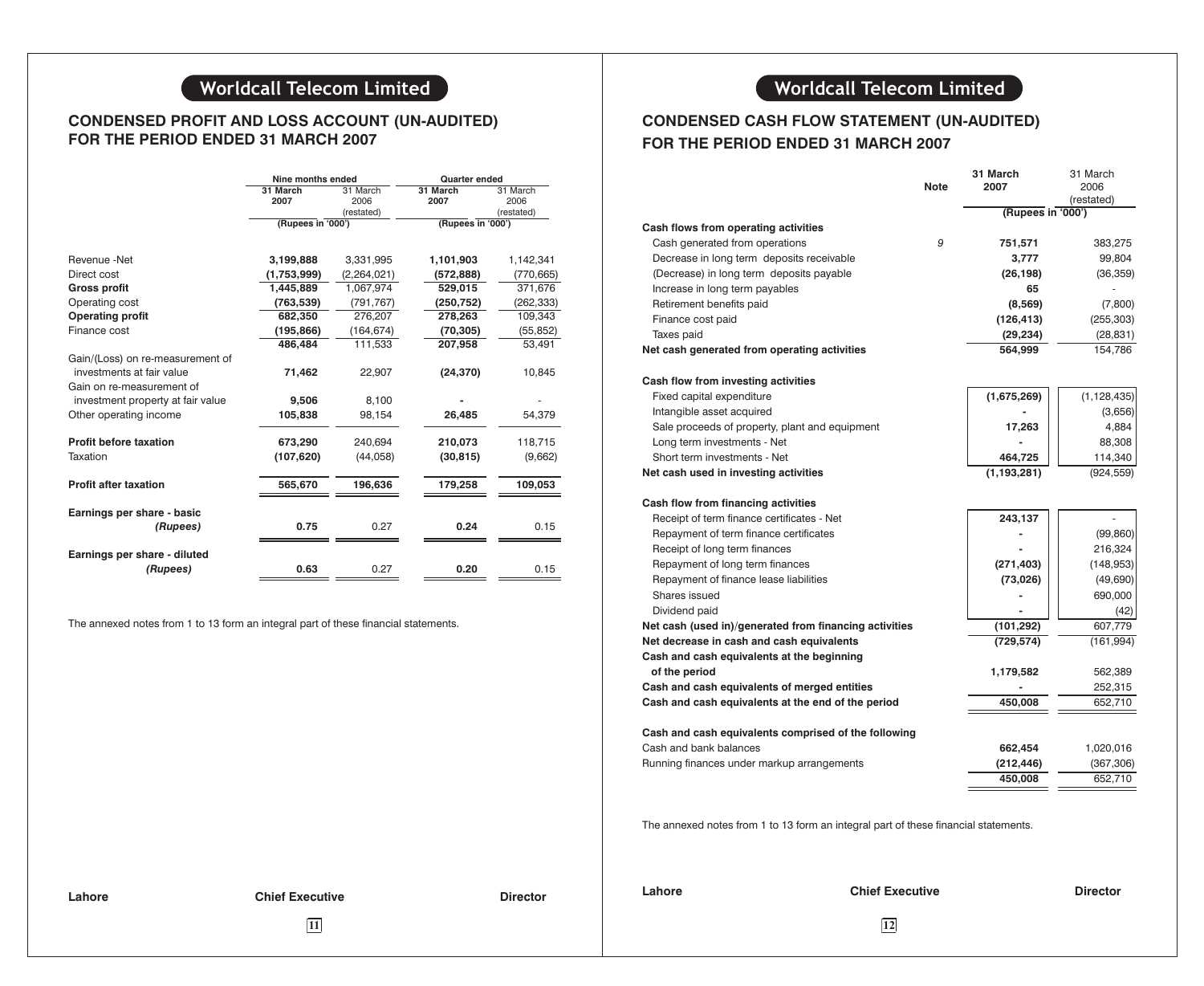## **CONDENSED STATEMENT OF CHANGES IN EQUITY (UN-AUDITED) FOR THE PERIOD ENDED 31 MARCH 2007**

|                                                                    |              |              | <b>Capital reserves</b>    |                          | Revenue                       |                      |
|--------------------------------------------------------------------|--------------|--------------|----------------------------|--------------------------|-------------------------------|----------------------|
|                                                                    | <b>Share</b> | <b>Share</b> | <b>Convertible</b><br>loan | <b>Share</b><br>deposit  | reserve<br><b>Accumulated</b> |                      |
|                                                                    | capital      | premium      | reserve                    | money                    | profit/(loss)                 | <b>Total</b>         |
|                                                                    |              |              | (Rupees in '000')          |                          |                               |                      |
|                                                                    |              |              |                            |                          |                               |                      |
| Balance as at 30 June 2005                                         | 2,750,000    |              |                            |                          | (19,218)                      | 2,730,782            |
| Share deposit money received                                       |              |              |                            |                          |                               |                      |
| against issue of shares<br>Shares issued                           | 690.000      |              |                            | 690,000<br>(690,000)     |                               | 690,000              |
| Interim dividend paid                                              |              |              |                            |                          | (42)                          | (42)                 |
| Net profit for the period                                          |              |              |                            |                          |                               |                      |
| ended 31 March 2006                                                |              |              |                            |                          | 196.636                       | 196,636              |
| Balance as at 31 March 2006<br>as previously stated                | 3,440,000    |              |                            |                          | 177,376                       | 3,617,376            |
| Shares issued to shareholders of<br>WBL, WCL and WML under scheme  |              |              |                            |                          |                               |                      |
| of merger                                                          | 3,099,658    | 1,373,148    |                            |                          |                               | 4,472,806            |
| Reserves of merged entities<br>transferred as per scheme of merger |              | 18,688       |                            |                          | 1,189,888                     | 1,208,576            |
| Bonus shares issued by WCL prior<br>to court order                 |              |              |                            |                          | (220, 230)                    | (220, 230)           |
| Balance as at 31 March 2006 -<br>restated                          | 6,539,658    | 1,391,836    |                            |                          | 1,147,034                     | 9,078,528            |
| Equity component of convertible loan<br>Net profit for the period  |              |              | 1,400,430                  | $\overline{\phantom{a}}$ | 750,974                       | 1,400,430<br>750,974 |
| Balance as at 30 June 2006                                         | 6,539,658    | 1,391,836    | 1,400,430                  |                          |                               | 1,898,008 11,229,932 |
| Bonus shares issued                                                | 980,949      | (980, 949)   |                            |                          |                               |                      |
| Net profit for the period<br>ended 31 March 2007                   |              |              |                            |                          | 565,670                       | 565,670              |
| Balance as at 31 March 2007                                        | 7,520,607    | 410,887      | 1,400,430                  |                          |                               | 2,463,678 11,795,602 |

The annexed notes from 1 to 13 form an integral part of these financial statements.

# **NOTES TO THE CONDENSED FINANCIAL STATEMENTS (UN-AUDITED) FOR THE PERIOD ENDED 31 MARCH 2007**

### **1 Legal status and nature of business**

Worldcall Telecom Limited ("the Company") is a public limited company incorporated in Pakistan on 15 March 2001 under the Companies Ordinance, 1984 and its shares are quoted on the Karachi and Lahore Stock Exchanges. The Company commenced its operations on 01 December 2004 and is engaged in providing Wireless Local Loop ("WLL") and Long Distance & International ("LDI") services in Pakistan, operation and maintenance of public payphones network and re-broadcasting international/national satellite/terrestrial wireless and cable television and radio signals as well as interactive communication and to establish, maintain and operate the licensed telephony services. The Company has been licensed by Pakistan Telecommunication Authority ("PTA") and Pakistan Electronic Media Regulatory Authority ("PEMRA") for these purposes. The registered office of the Company is situated at 103 C-II, Gulberg III, Lahore.

### **2 Basis of presentation**

These condensed interim financial statements have been presented in accordance with the requirements of the "International Accounting Standard 34 - Interim Financial Reporting" as applicable in Pakistan and are unaudited. These condensed interim financial statements do not include all of the information required for full annual financial statements, and should be read in conjunction with the financial statements of the Company for the year ended 30 June 2006. Further, these accounts are being circulated to the shareholders in accordance with the requirements of Section 245 of the Companies Ordinance, 1984.

### **3. Estimates**

The preparation of condensed interim financial statements requires management to make judgments, estimates and assumptions that affect the application of accounting policies and the reported amounts of assets and liabilities, income and expense. Actual results may differ from these estimates. The significant judgements made by management in applying the Company's accounting policies and the key sources of estimation uncertainty were the same as those that applied to the financial statements for the year ended 30 June 2006.

### **4 Accounting policies**

Accounting polices adopted for preparation of these condensed interim financial statements are the same as those applied in the preparation of the annual financial statements of the Company for the year ended 30 June 2006 except that:

During the period the Company has adopted International Financial Reporting Standard "IFRS" 3 (Business Combinations), which has been adopted by Securities and Exchange Commission of Pakistan (SECP) vide SRO 1228(I)/2006 dated 06 December 2006. Prior to adoption of IFRS 3, International Accounting Standard 22 (Business Combinations) required that Goodwill arising on business combinations should be stated at cost less any accumulated amortisation and impairment losses, whereas IFRS 3 requires that Goodwill should be stated at cost less any impairment losses. Consequently, no amortization of goodwill has been charged to the profit and loss account during the period in conformity with the requirements of IFRS 3. Had there been no change the profit for the period and goodwill would have been lower by Rs 102.7 million.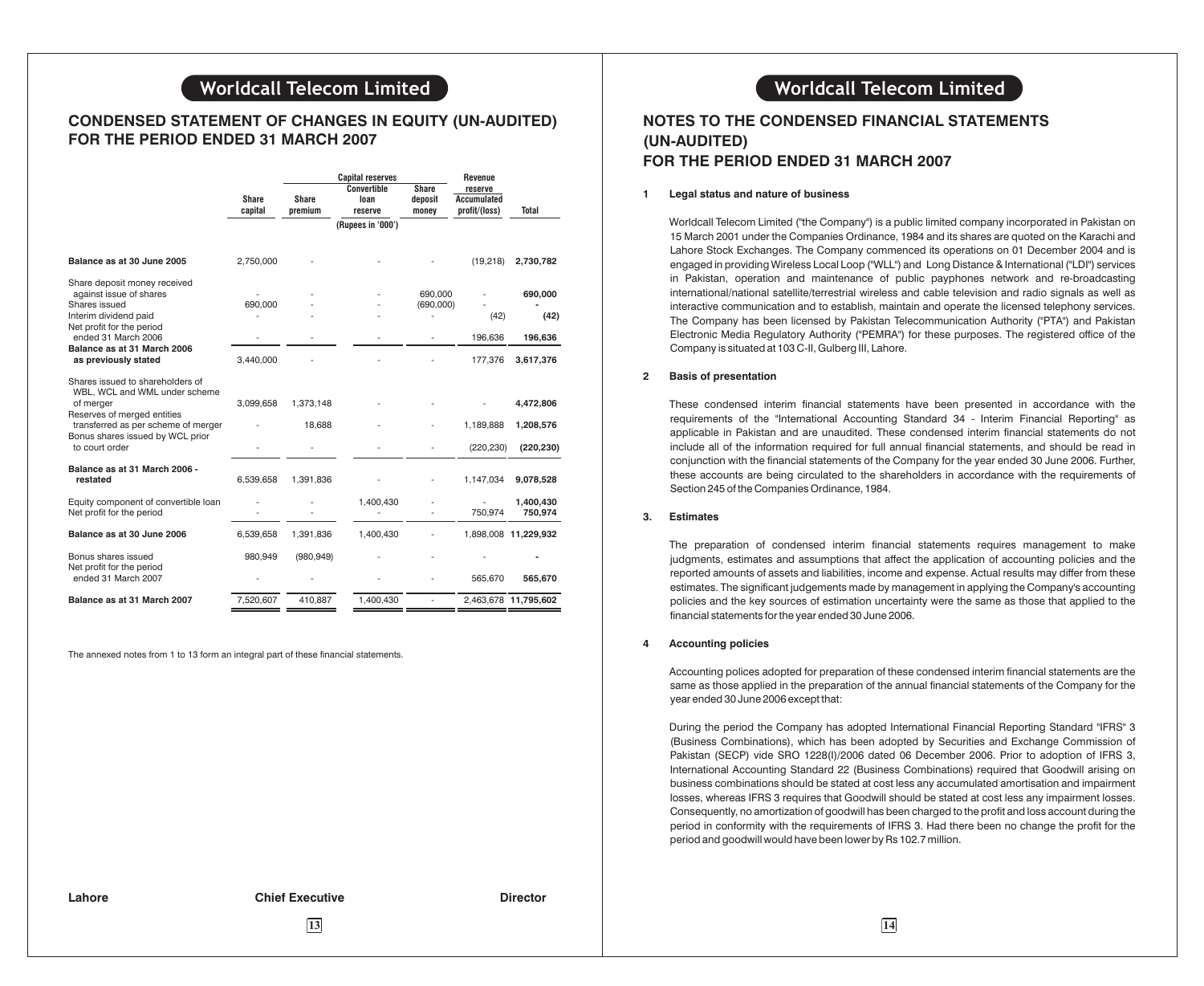|    |     |                                                                                         |      | 31 March          | <b>30 June</b> |
|----|-----|-----------------------------------------------------------------------------------------|------|-------------------|----------------|
|    |     |                                                                                         | Note | 2007              | 2006           |
|    |     |                                                                                         |      | (Rupees in '000') |                |
| 5. |     | <b>Property, Plant and Equipment</b>                                                    |      |                   |                |
|    |     | Opening book value                                                                      |      | 5,973,792         | 799,911        |
|    |     | Acquisition through business combinations                                               |      |                   | 2,596,314      |
|    |     | Additions/transfers during the period/year                                              | 5.1  | 1,229,774         | 3,098,519      |
|    |     |                                                                                         |      | 7,203,566         | 6,494,744      |
|    |     | Disposals for the period/year - WDV                                                     | 5.2  | (15, 974)         | (19, 810)      |
|    |     | Depreciation for the period/year                                                        |      | (466, 418)        | (501, 142)     |
|    |     | <b>Closing book value</b>                                                               |      | 6,721,174         | 5,973,792      |
|    | 5.1 | <b>Break-up of additions</b>                                                            |      |                   |                |
|    |     | Freehold land                                                                           |      | 19,800            |                |
|    |     | Leasehold improvements                                                                  |      | 4,751             | 31,294         |
|    |     | Plant and equipment                                                                     |      | 1,137,957         | 3,024,106      |
|    |     | Office equipment                                                                        |      | 4,247             | 6,422          |
|    |     | Computers                                                                               |      | 13,984            | 14,679         |
|    |     | Furniture and fixtures                                                                  |      | 692               | 1,410          |
|    |     | <b>Vehicles</b>                                                                         |      | 45,597            | 16,007         |
|    |     | Lab and other equipment                                                                 |      | 2,746             | 4,601          |
|    |     |                                                                                         |      | 1,229,774         | 3,098,519      |
|    | 5.2 | <b>Break-up of disposals</b>                                                            |      |                   |                |
|    |     | Plant and equipment                                                                     |      | (648)             | (10,090)       |
|    |     | Office equipment                                                                        |      | (171)             |                |
|    |     | Computers                                                                               |      | (39)              | (251)          |
|    |     | Vehicles                                                                                |      | (14,996)          | (8,934)        |
|    |     | Furniture and fixtures                                                                  |      | (120)             |                |
|    |     | Items with book value below Rs. 50,000                                                  |      |                   | (535)          |
|    |     |                                                                                         |      | (15, 974)         | (19, 810)      |
| 6  |     | <b>Term Finance Certificates - Secured</b>                                              |      |                   |                |
|    |     | <b>Term Finance Certificates</b>                                                        | 6.1  | 399,969           | 149,909        |
|    |     | Unamortized transaction cost                                                            |      | (6,923)           |                |
|    |     |                                                                                         |      | 393,046           | 149,909        |
|    |     | Amortization of TFC transaction cost                                                    |      | 1,154             |                |
|    |     |                                                                                         |      | 394,200           | 149,909        |
|    |     | Less: Current maturity                                                                  |      | 50,110            | 100,000        |
|    |     |                                                                                         |      | 344,090           | 49,909         |
|    | 6.1 | These includes Rs 350 million received by the Company against 2nd TFC issue in November |      |                   |                |

2006 to raise funds for future expansion plans comprising expansion, up gradation and development of prepaid telephony and related businesses. The TFCs are redeemable in six equal semi annual instalments commencing from May 2009. Profit is payable at the rate of 6 months KIBOR + 2.75% p.a with no floor and no cap. These are secured by way of first pari passu hypothecation charge on the present and future fixed assets of the Company amounting to Rs. 467 million.

# **Worldcall Telecom Limited Worldcall Telecom Limited**

### **7 License fee payable**

This represents interest free license fee payable to PTA for WLL license. As per the agreement with PTA the total of Rs. 1,206 million is payable after four years by March 2010. The long term portion was discounted in the year 2006 using the effective interest rate of 12.5% per annum.

### **8 Contingencies and commitments**

### **Contingencies**

There were no significant changes in the status of contingencies as at balance sheet date from the disclosures made in the financial statements as at 30 June 2006 except for the following:

- **8.1** There is a dispute of Rs.480 million with Pakistan Telecommunication Authority on account of Universal Service Fund (USF) representing contribution to USF for period prior to the formation of the USF by the Federal Government. Out of this amount, Rs. 223 million relating to prior periods has been deposited with the PTA. Based on the legal advice the management is confident that the matter will be decided in the favour of the Company.
- **8.2** There is a dispute of Rs. 78.3 million (June 2006: Rs. 13.7 million) with Pakistan Telecommunication Company Limited (PTCL) on account of excess minutes billed and application of wrong formulae on account of interconnect and settlement charges.
- **8.3** PTCL has charged the Company excess DPLC charges amounting to Rs 33.6 million (June 2006: Rs 6.8 million) on account of differences of distances, rates, transmission capacity and route which were not activated but were charged by PTCL.
- **8.4** The Taxation Officer reassessed the Income of payphone division for the tax year 2004 creating gross tax liability of Rs.63.66 million (net tax liability of Rs.54.98 million). The Company filed appeal to the Commissioner of Income Tax (Appeals) against add backs of Intangible assets written off, deferred cost and lease rentals. The CIT (A) in his order has allowed partial relief reducing the gross tax demand to Rs.56.86 million (net tax liability of Rs. 24.14 million). The Company has already provided Rs.60 million in the audited accounts for the year ended 30 June 2004.The Company has also filed rectification application with the Taxation Officer for not granting full tax credit. After giving the effect of rectification application and order of CIT(A) the net tax demand for the tax year 2004 of the company would be Rs.17.37 million (June 2006: Rs. 14.8 million). The Company has filed appeal against the above said order of CIT(A) in Income Tax Appellate Tribunal.
- **8.5** During the period , the sales tax authorities served show cause notices on account of alleged wrong claim of refund under section 66 of the Sales Tax Act 1990 to different payphone companies including the Company. Write petition has been filed before the Hon'able Lahore High Court and stay has been granted against the show cause proceedings. The management is confident that the matter will be decided in the favour of the Company and the proceedings will be dropped.

**31 March**

**30 June**

|                    |                                               | JI MAI UI<br>2007 | ou uure<br>2006 |
|--------------------|-----------------------------------------------|-------------------|-----------------|
| <b>Commitments</b> |                                               | (Rupees in '000') |                 |
| 8.6                | Outstanding quarantees                        | 191,699           | 196,161         |
| 8.7                | Commitments in respect of capital expenditure | 148.787           | 66.349          |
| 8.8                | Outstanding letters of credit                 | 176,617           | 324,277         |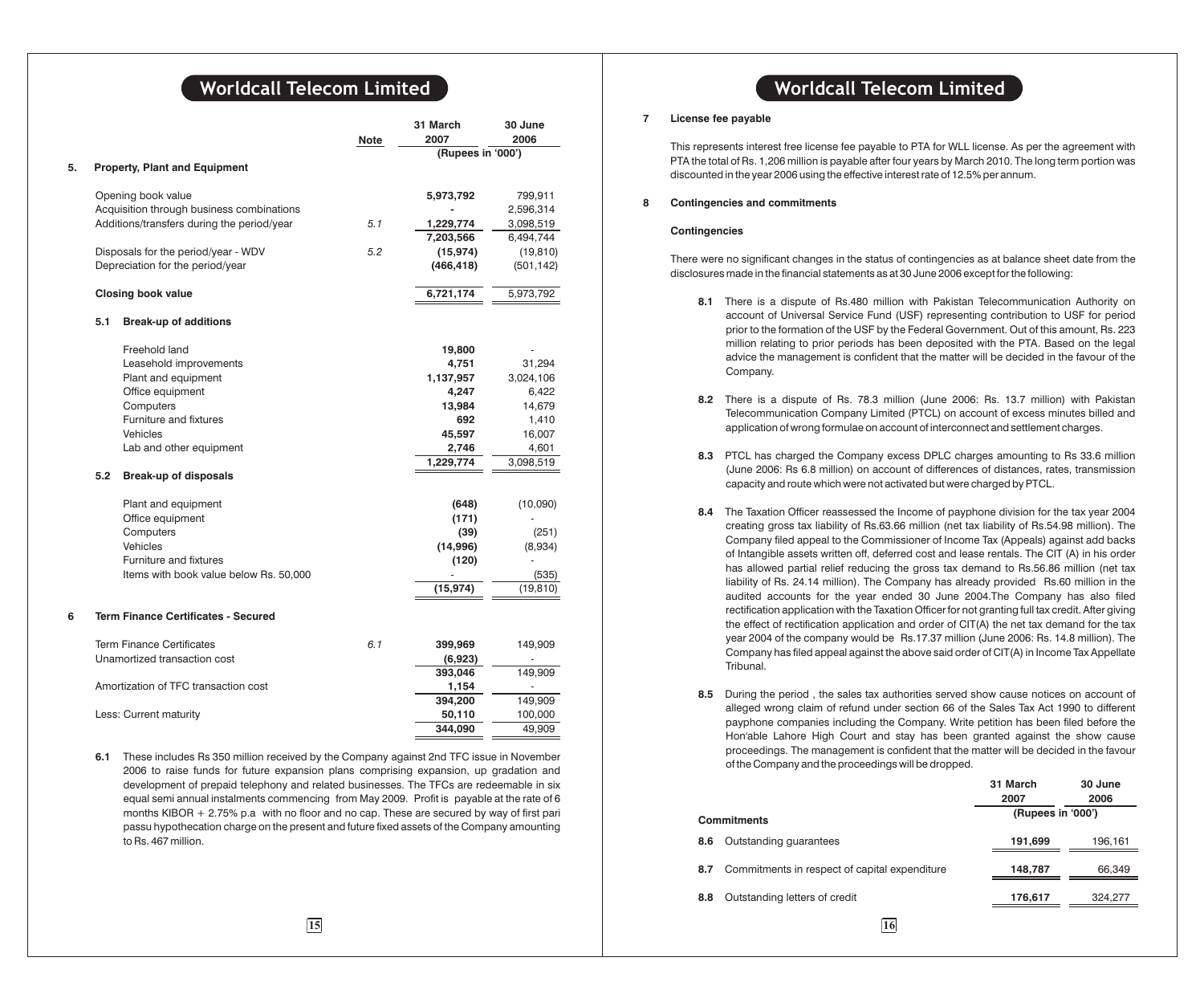|                                                             | 31 March          | 31 March   |
|-------------------------------------------------------------|-------------------|------------|
|                                                             | 2007              | 2006       |
|                                                             |                   | (restated) |
|                                                             | (Rupees in '000') |            |
| Cash generated from operations                              |                   |            |
| Profit before taxation                                      | 673,290           | 240,694    |
| Adjustment for non-cash charges and other items:            |                   |            |
| Depreciation and amortization                               | 541,369           | 550,909    |
| Provision for doubtful receivables                          | 2,000             | 5.142      |
| Gain on sale of investments                                 |                   | (411)      |
| Loss/(profit) on disposal of property, plant and equipment  | (1,296)           | 437        |
| Gain on re-measurement of investments at fair value         | (71, 462)         | (22, 907)  |
| Gain on re-measurement of investment property at fair value | (9,506)           | (8, 100)   |
| <b>Retirement benefits</b>                                  | 23,098            | 18,088     |
| Finance cost                                                | 195,866           | 173,449    |
| Profit before working capital changes                       | 1,353,359         | 957,301    |
| Effect on cash flow due to working capital changes:         |                   |            |
| (Increase) in stores and spares                             | (6, 514)          | (448)      |
| (Increase) in stock in trade                                | (10, 648)         | (9, 454)   |
| (Increase)/decrease in trade debts                          | (135, 431)        | (19,790)   |
| (Increase)/decrease in loans and advances                   | 18,215            | (12, 392)  |
| (Increase)/decrease in deposits and short term prepayments  | 41,721            | (35, 738)  |
| (Increase) in other receivables                             | (171, 354)        | (65, 194)  |
| Decrease in trade and other payables                        | (337, 777)        | (431, 010) |
|                                                             | (601, 788)        | (574, 026) |
|                                                             | 751,571           | 383,275    |
| <b>Related party transactions</b>                           |                   |            |
|                                                             |                   |            |

The related parties comprise foreign subsidiary, local associated companies, related group companies, directors of the Company, companies where directors also hold directorship, and key management employees. Details of transactions with related parties, other than those which have been specifically disclosed elsewhere in these financial statements are as follows:

|                                                                                                                       | 31 March<br>2007                           | 31 March<br>2006<br>(restated) |
|-----------------------------------------------------------------------------------------------------------------------|--------------------------------------------|--------------------------------|
| <b>Associated companies</b>                                                                                           | (Rupees in '000')                          |                                |
| Purchase of goods and services<br>Interest on loan charged<br>Sale of goods and services<br>Interest on loan expensed | 37,214<br>5.475<br>7.991<br>$\blacksquare$ | 36,625<br>7,657<br>4,127<br>89 |

All transactions with related parties have been carried out on commercial terms and conditions.

### **11 Segment reporting**

Segment information is presented in respect of the Company's business. The primary format, business segment, is based on the Company's management reporting structure.

Segment results, assets and liabilities include items directly attributable to a segment as well as those that can be allocated on a reasonable basis.

Segment capital expenditure is the total cost incurred during the period to acquire segment assets that are expected to be used for more than one year.

The Company's operations comprise of the following main business segments:

- Telecom segment which comprises of WLL, LDI and Operation and Maintenance of payphone network.
- Broadband segment which comprises of internet over cable and cable TV services.

**Segment analysis for the period ended 31 March 2007.**

|                                                                                                                                  | Telecom    | <b>Broadband</b>  | Total                           |
|----------------------------------------------------------------------------------------------------------------------------------|------------|-------------------|---------------------------------|
|                                                                                                                                  |            | (Rupees in '000') |                                 |
| Total revenue - net                                                                                                              | 2,459,697  | 740,191           | 3,199,888                       |
| Profit before tax and unallocated expenses<br>Unallocated corporate expenses - taxation<br><b>Segment assets and liabilities</b> | 449,534    | 223,756           | 673,290<br>(107,620)<br>565,670 |
|                                                                                                                                  |            |                   |                                 |
| Segment assets<br>Unallocated assets                                                                                             | 13,029,918 | 3,175,008         | 16,204,926                      |
| <b>Consolidated total assets</b>                                                                                                 |            |                   | 16,204,926                      |
| Segment liabilities                                                                                                              | 2,829,253  | 893,705           | 3,722,958                       |
| Unallocated liabilities - Provision for taxation<br><b>Consolidated total liabilities</b>                                        |            |                   | 686,366<br>4,409,324            |
| Segment capital expenditure                                                                                                      | 1,338,616  | 336,653           | 1,675,269                       |
| Unallocated capital expenditure                                                                                                  |            |                   |                                 |
|                                                                                                                                  |            |                   | 1,675,269                       |
| Depreciation and amortization                                                                                                    | 407,555    | 133,814           | 541,369                         |
|                                                                                                                                  |            |                   |                                 |

### **12 Date of authorization for issue**

These condensed financial statements were authorized for issue on 28 April 2007 by the Board of Directors of the Company.

### **13 General**

31 March

**13.1** Previous period's figures have been restated to include the results of the entities merged into the Company through a Court order. The effective date of the merger of WorldCall Communications Limited, WorldCall Broadband Limited and WorldCall Multimedia Limited with WorldCall Telecom Limited as per the Court order was 01 July 2005.

**13.2** Figures have been rounded off to the nearest of thousand of rupee.

**Lahore Chief Executive Director**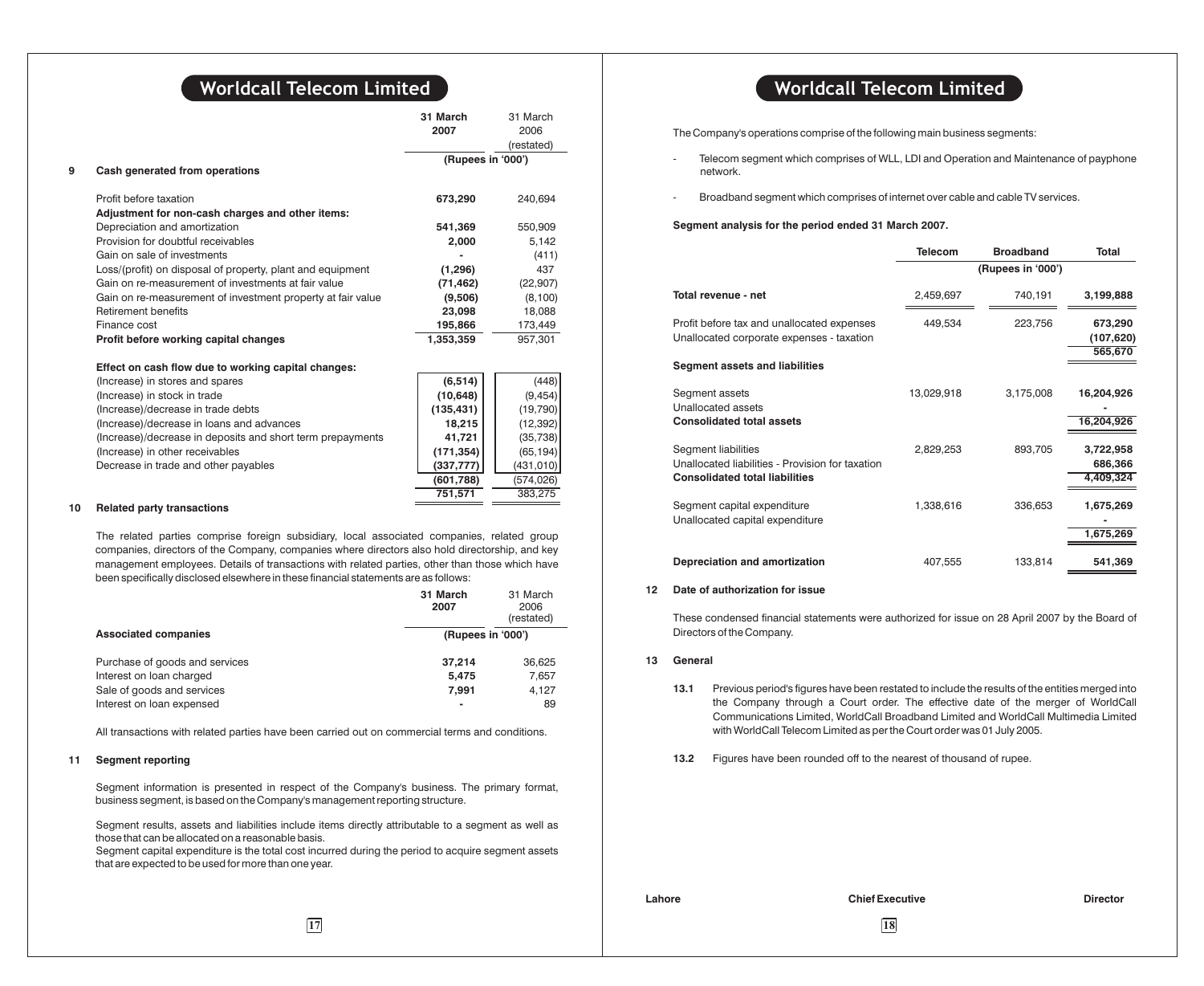# **WORLDCALL TELECOM LIMITED AND ITS SUBSIDIARY**

# **CONSOLIDATED CONDENSED QUARTERLY FINANCIAL STATEMENTS (UN-AUDITED)**

# **31 MARCH 2007**

# **Worldcall Telecom Limited Group Notationally related Worldcall Telecom Limited Group**

## **DIRECTORS' REVIEW**

The Directors of Worldcall Telecom Limited ("WTL" or the "Parent Company") are pleased to present the un-audited condensed consolidated financial statements of the Group for the  $3<sup>rd</sup>$  Quarter ended March 31, 2007.

## **Operating Results**

Revenues for the nine months is Rs. 3,213 million as compared to Rs. 3,350 million in the corresponding period last year. The gross profit has increased by Rs. 374 million over those in the last corresponding period. Profit after tax of Rs 546 million as compared to profit after tax of Rs. 184 million in the corresponding period last year, depicts remarkably good performance by the company. Combined earning per share reported for the nine months period is Rs. 0.73 as compared to Rs 0.27 in corresponding period last year.

## **Group Foreign Subsidiary**

## **Worldcall Telecommunications Lanka (Pvt) Limited (WCTL)**

The company posted a gross profit of SLR 3.3 million as compared to SLR 10.2 million in the corresponding period last year. Net Loss has increased from SLR 6.1 million to SLR 13.2 million during the corresponding period last year. The management is hopeful that by launching WLL payphones in the market the revenues will increase and so as the profits of the company.

On behalf of the Board of Directors

Lahore **Salmaan Taseer** 28 April 2007 Chief Executive Officer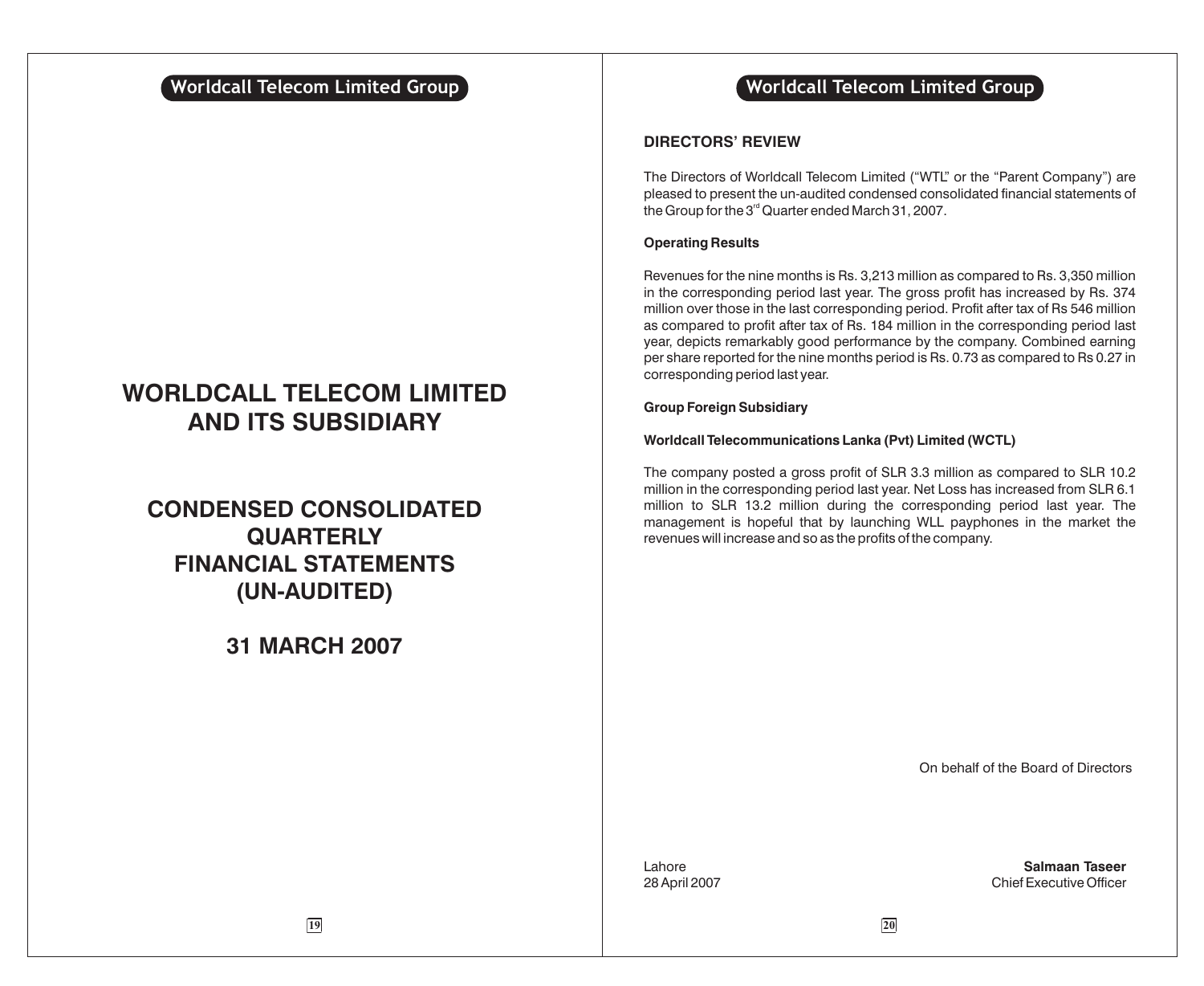# **Worldcall Telecom Limited Group**

### **CONDENSED CONSOLIDATED BALANCE SHEET AS AT 31 MARCH 2007** Audited

|                                                                   |                | 31 March             | 30 June              |
|-------------------------------------------------------------------|----------------|----------------------|----------------------|
|                                                                   | Note           | 2007                 | 2006                 |
| Non current assets                                                |                |                      | Rupees in ('000)     |
| <b>Tangible fixed assets</b>                                      |                |                      |                      |
| Property, plant and equipment                                     | 6              | 6,755,791            | 6,012,276            |
| Capital work-in-progress                                          |                | 1,407,984            | 887,333              |
|                                                                   |                | 8,163,775            | 6,899,609            |
| Intangible assets                                                 |                | 4,760,588            | 4,855,798            |
| <b>Investment properties</b>                                      |                | 66,140               | 56,634               |
| Long term investments - at cost                                   |                | 16,147               | 27,923               |
| Long term deposits                                                |                | 195,927              | 199,704              |
| <b>Deferred costs</b>                                             |                | 6,397                | 10,063               |
|                                                                   |                | 13,208,974           | 12,049,731           |
| <b>Current assets</b>                                             |                |                      |                      |
| Store and spares<br>Stock in trade                                |                | 41,151<br>32,815     | 34,637<br>22,264     |
| Trade debts                                                       |                | 835,690              | 701,744              |
| Loans and advances - considered good                              |                | 115,880              | 134,095              |
| Deposits and short term prepayments                               |                | 153,415              | 191,428              |
| Other receivables                                                 |                | 750,136              | 553,214              |
| Short term investments                                            |                | 391,280              | 784,542              |
| Cash and bank balances                                            |                | 665,471              | 1,456,516            |
|                                                                   |                | 2,985,838            | 3,878,440            |
| <b>Current liabilities</b>                                        |                |                      |                      |
| Current maturities of non-current liabilities                     |                | 762,312              | 793,762              |
| Running finance under mark-up arrangements - secured              |                | 212,446              | 273,207              |
| Trade and other payables                                          |                | 526,554              | 857,621              |
| Interest and mark-up accrued                                      |                | 27,661               | 34,131               |
| Provision for taxation                                            |                | 101,202<br>1,630,175 | 101,202<br>2,059,923 |
| Net current assets                                                |                | 1,355,663            | 1,818,517            |
|                                                                   |                |                      |                      |
| <b>Non current liabilities</b>                                    |                |                      |                      |
| Term finance certificates - secured                               | $\overline{7}$ | 344,090              | 49,909               |
| Long term finances                                                |                | 787,970              | 1,085,017            |
| Deferred taxation                                                 |                | 585,164              | 477,545              |
| <b>Retirement benefits</b>                                        |                | 84,592               | 70,103               |
| Liabilities against assets subject to finance lease               |                | 157,836              | 175,624              |
| Long term payables                                                |                | 6,326                | 6,261                |
| Long term deposits                                                |                | 50,952               | 77,214               |
| License fee payable                                               | 8              | 782,111              | 705,667              |
| <b>Contingencies and commitments</b>                              | 9              | 2,799,041            | 2,647,340            |
|                                                                   |                | 11,765,596           | 11,220,908           |
| <b>Represented By</b>                                             |                |                      |                      |
| Share capital and reserves                                        |                |                      |                      |
| Authorized capital                                                |                |                      |                      |
| 900,000,000 (30 June 2006: 775,000,000) ordinary                  |                |                      |                      |
| shares of Rs. 10 each                                             |                | 9,000,000            | 7,750,000            |
|                                                                   |                |                      |                      |
| Issued, subscribed and paid up capital                            |                | 7,520,607            | 6,539,658            |
| Share premium                                                     |                | 410,887              | 1,391,836            |
| Convertible loan reserve                                          |                | 1,400,430            | 1,400,430            |
| Exchange translation reserve                                      |                | (2,038)              | (845)                |
| Unappropriated profit                                             |                | 2,428,410            | 1,879,824            |
| Capital and reserves attributable to equity holders of the parent |                | 11,758,296           | 11,210,903           |
| Minority interest                                                 |                | 7,300                | 10,005               |
|                                                                   |                | 11,765,596           | 11,220,908           |
|                                                                   |                |                      |                      |

The annexed notes from 1 to 14 form an integral part of these financial statements.

| Lahore | <b>Chief Executive</b> | <b>Director</b><br>. | Lanore | опіег схесі              |
|--------|------------------------|----------------------|--------|--------------------------|
|        | 21                     |                      |        | $\overline{\mathcal{L}}$ |

# **Worldcall Telecom Limited Group**

## **CONDENSED CONSOLIDATED PROFIT AND LOSS ACCOUNT (UN-AUDITED) FOR THE PERIOD ENDED 31 MARCH 2007**

## **Nine months ended**<br>31 March 31 March 31 March 31 March 31 March 1 March 31 March **31 March 31 March 31 March** 31 March 31 March 32006 **2007** 2006 **2007** 2006 (restated)<br>
(restated) (Rupees in '000') **(Rupees in '000') (Rupees in '000')** Revenue -Net **3,212,953** 3,350,271 **1,105,897** 1,149,087 Direct cost **(1,765,195)** (2,276,290) **(576,304)** (774,329) **Gross profit 1,447,758** 1,073,981 **529,593** 374,758 Operating cost **(772,956)** (801,383) **(254,214)** (265,199) **Operating profit 674,802** 272,598 **275,379** 109,559 Finance cost **(195,866)** (164,674) **(70,305)** (55,852) **478,936** 107,924 **205,074** 53,707 Gain/(Loss) on re-measurement of investments at fair value **71,462** 22,907 **(24,370)** 10,845 Gain on re-measurement of investment property at fair value **9,506** 8,100 **-** - Other operating income Share of loss of associate **(11,776)** (8,684) **(2,911)** (1,590) **Profit before taxation 654,001 228,401 204,313** 117,341 Taxation **(107,620)** (44,058) **(30,815)** (9,662) **Profit after taxation 546,381** 184,343 173,498 107,679 Attributable to : Equity holders of the parent **548,586** 185,402 **174,337** 107,840 Minority interest **(2,205)** (1,059) **(839)** (161) **Profit attributable to parent company**  $\overline{546,381}$  $\overline{184,343}$  $\overline{173,498}$  $\overline{107,679}$ **Earnings per share - basic** *(Rupees)* **0.73** 0.27 **0.23** 0.15 **Earnings per share - diluted** *(Rupees)* **0.61** 0.27 **0.19** 0.15

The annexed notes from 1 to 14 form an integral part of these financial statements.

**Lahore Chief Executive Director**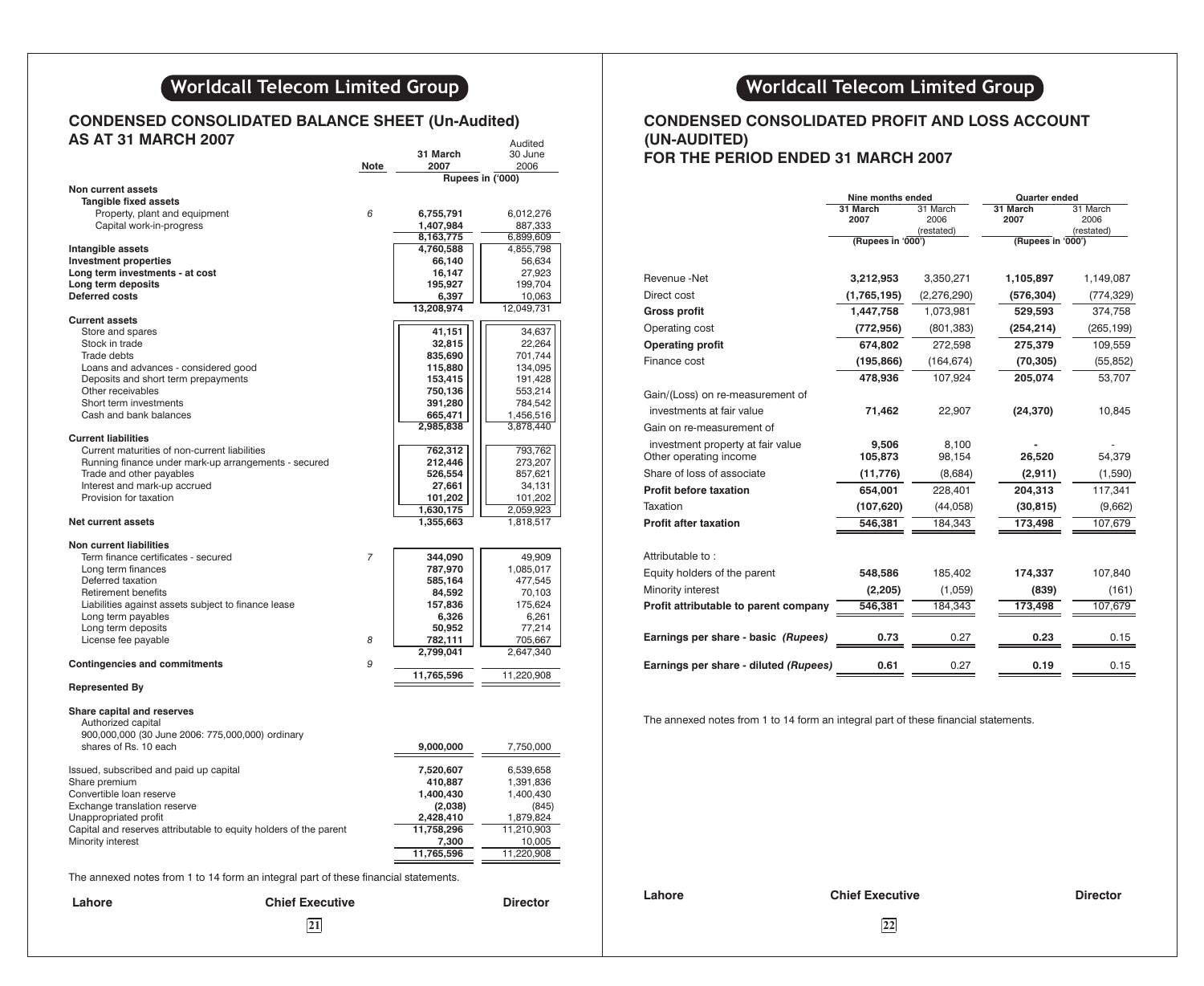# **Worldcall Telecom Limited Group**

# **CONDENSED CONSOLIDATED CASH FLOW STATEMENT (UN-AUDITED)**

# **FOR THE PERIOD ENDED 31 MARCH 2007**

|                                                                                     |             | 31 March          | 31 March           |
|-------------------------------------------------------------------------------------|-------------|-------------------|--------------------|
|                                                                                     | <b>Note</b> | 2007              | 2006<br>(restated) |
|                                                                                     |             | (Rupees in '000') |                    |
| Cash flow from operating activities                                                 |             |                   |                    |
| Cash generated from operations                                                      | 10          | 753,318           | 384,732            |
| Decrease in long term deposits receivable                                           |             | 3,777             | 99,804             |
| (Decrease)/increase in long term deposits payable                                   |             | (26, 198)         | (36, 359)          |
| Increase in long term payables                                                      |             | 65                |                    |
| Retirement benefits paid                                                            |             | (8,569)           | (7,800)            |
| Finance cost paid                                                                   |             | (126, 413)        | (255, 303)         |
| Taxes paid                                                                          |             | (29, 234)         | (28, 831)          |
| Net cash generated from operating activities                                        |             | 566,746           | 156,243            |
|                                                                                     |             |                   |                    |
| Cash flow from investing activities<br>Fixed capital expenditure                    |             | (1,677,726)       | (1, 131, 562)      |
| Intangible asset acquired                                                           |             |                   | (3,656)            |
| Sale proceeds of property, plant and equipment                                      |             | 17,263            | 4,884              |
| Long term investments - Net                                                         |             |                   | 88,308             |
| Short term investments - Net                                                        |             | 464,725           | 114,340            |
| Net cash used in investing activities                                               |             | (1, 195, 738)     | (927, 686)         |
|                                                                                     |             |                   |                    |
| Cash flow from financing activities                                                 |             |                   |                    |
| Receipt of term finance certificates - Net                                          |             | 243,137           |                    |
| Repayment of term finance certificates                                              |             |                   | (99, 860)          |
| Receipt of long term finances                                                       |             |                   | 216,324            |
| Repayment of long term finances                                                     |             | (271, 403)        | (148, 953)         |
| Repayment of finance lease liabilities                                              |             | (73,026)          | (49,690)           |
| Shares issued                                                                       |             |                   | 690,000            |
| Dividend paid                                                                       |             |                   | (42)               |
| Net cash (used in)/ generated from financing activities                             |             | (101, 292)        | 607,779            |
| Net decrease in cash and cash equivalents                                           |             | (730, 284)        | (163, 664)         |
| Cash and cash equivalents at the beginning of the period                            |             | 1,183,309         | 567,507            |
| Cash and cash equivalents of merged entities                                        |             |                   | 252,315            |
| Cash and cash equivalents at the end of the period                                  |             | 453,025           | 656,158            |
| Cash and cash equivalents comprised of the following                                |             |                   |                    |
| Cash and bank balances                                                              |             | 665,471           | 1,023,464          |
| Running finances under markup arrangements                                          |             | (212, 446)        | (367, 306)         |
|                                                                                     |             | 453,025           | 656,158            |
| The annexed notes from 1 to 14 form an integral part of these financial statements. |             |                   |                    |

**Lahore Chief Executive Director**

**23 24**

# **Worldcall Telecom Limited Group**

| CONDENSED CONSOLIDATED STATEMENT OF CHANGES IN EQUITED)<br>FOR THE PERIOD ENDED 31 MARCH 2007                          |                  |                  |                                   |                                                    |                                  |                                         |                     |                                    |
|------------------------------------------------------------------------------------------------------------------------|------------------|------------------|-----------------------------------|----------------------------------------------------|----------------------------------|-----------------------------------------|---------------------|------------------------------------|
|                                                                                                                        |                  |                  |                                   | Capital reserves                                   |                                  | Revenue                                 | Minority            |                                    |
|                                                                                                                        | Share<br>capital | premium<br>Share | ranslation<br>Currency<br>reserve | (Rupees in '000'<br>Convertible<br>reserve<br>loan | money<br><b>Share</b><br>deposit | Accumulated<br>profit/(loss)<br>reserve | Interest            | Total                              |
| Balance as at 30 June 2005                                                                                             | 2,750,000        |                  |                                   |                                                    |                                  | (19,218)                                |                     | 2,730,782                          |
| Share deposit money received<br>against issue of shares<br>Shares issued                                               | 690,000          |                  |                                   |                                                    | 690,000<br>(690,000)             |                                         |                     | 690,000                            |
| Minority interest arising on<br>business combination<br>Interim dividend paid                                          | 3,440,000        |                  |                                   |                                                    |                                  | (19, 260)                               | 11,425<br>11,425    | $\frac{(42)}{3,432,165}$<br>11,425 |
| Exchange translation difference<br>Net profit for the period                                                           |                  |                  | (805)                             |                                                    |                                  |                                         | (330)               | (1, 135)                           |
| Balance as at 31 March 2006<br>ended 31 March 2006                                                                     |                  |                  | (805)                             |                                                    |                                  | 185,402<br>185,402                      | (1,059)<br>(1, 389) | 184,343<br>183,208                 |
| as previously stated                                                                                                   | 3,440,000        |                  | (805)                             |                                                    |                                  | 166,142                                 | 10,036              | 3,615,373                          |
| WCL and WML under scheme of merger<br>Reserves of merged entities transferred<br>Shares issued to shareholders of WBL, | 3,099,658        | 1,373,148        |                                   |                                                    |                                  |                                         |                     | 4,472,806                          |
| Bonus shares issued by WCL prior<br>as per scheme of merger                                                            |                  | 18,688           |                                   |                                                    |                                  | 1,189,888                               |                     | 1,208,576                          |
| Balance as at 31 March 2006<br>to court order                                                                          |                  |                  |                                   |                                                    |                                  | (220, 230)                              |                     | (220, 230)                         |
| -restated                                                                                                              | 6,539,658        | 1,391,836        | (805)                             |                                                    |                                  | 1,135,800                               | 10,036              | 9,076,525                          |
| Equity component of convertible loan<br>Exchange translation difference<br>Net profit for the period                   |                  |                  | (40)                              | 1,400,430                                          |                                  | 744,024                                 | <b>AN</b>           | (57)<br>744,010<br>1,400,430       |
| Balance as at 30 June 2006                                                                                             | 6,539,658        | 1,391,836        | (845)<br>$\frac{40}{2}$           | 1,400,430<br>1,400,430                             |                                  | 744,024<br>1,879,824                    | 10,005<br>5         | 2,144,383<br>11,220,908            |
| Exchange translation difference<br>Net profit for the period<br>Bonus shares issued                                    | 980,949          | (980, 949)       | (1, 193)                          |                                                    |                                  |                                         | (500)               | (1,693)                            |
| ended 31 March 2007                                                                                                    |                  | (980, 949)       | 1,193                             |                                                    |                                  | 548,586<br>548,586                      | (2,205)<br>(2,705)  | 546,381                            |
| Balance as at 31 March 2007                                                                                            | 880,949          | 410,887          | (2,038)                           | 1,400,430                                          |                                  | 2,428,410                               | $\frac{300}{2}$     | 544,688<br>11,765,596              |
| The annexed notes from 1 to 14 form an integral part of these financial statements.                                    |                  |                  |                                   |                                                    |                                  |                                         |                     |                                    |
| Lahore                                                                                                                 |                  |                  | <b>Chief Executive</b>            |                                                    |                                  |                                         |                     | Director                           |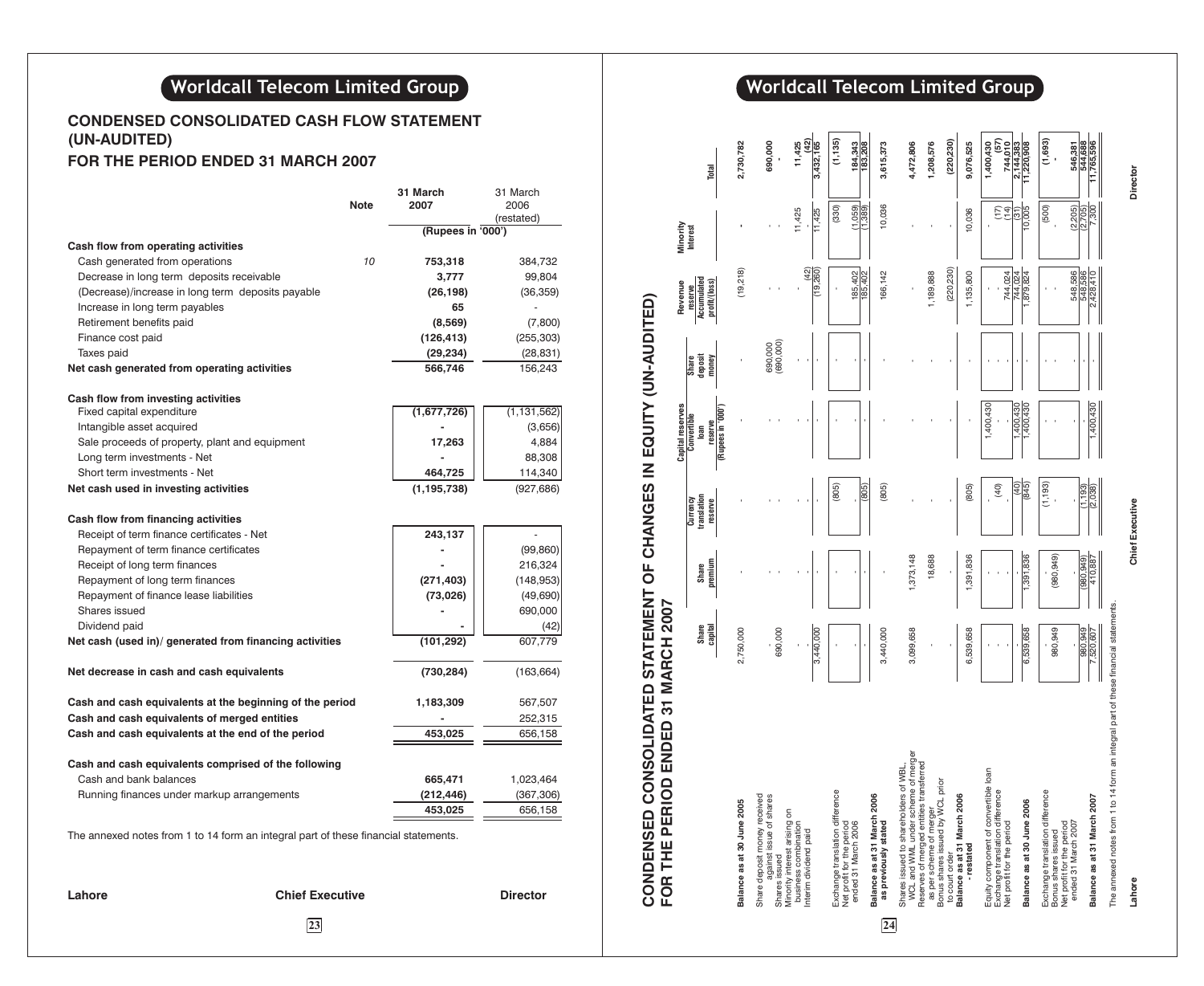## **NOTES TO THE CONDENSED GROUP'S FINANCIAL STATEMENTS (UN-AUDITED) FOR THE PERIOD ENDED 31 MARCH 2007**

### **1 Legal status and nature of business**

Worldcall Telecom Limited ("the Parent Company") is a public limited company incorporated in Pakistan on 15 March 2001 under the Companies Ordinance, 1984 and its shares are quoted on the Karachi and Lahore Stock Exchanges. The Parent Company commenced its operations on 01 December 2004 and is engaged in providing Wireless Local Loop ("WLL") and Long Distance & International ("LDI") services in Pakistan, operation and maintenance of public payphones network and re-broadcasting international/national satellite/terrestrial wireless and cable television and radio signals as well as interactive communication and to establish, maintain and operate the licensed telephony services. The Company has been licensed by Pakistan Telecommunication Authority ("PTA") and Pakistan Electronic Media Regulatory Authority ("PEMRA") for these purposes.

Worldcall Telecommunications Lanka (Private) Limited (" the Subsidiary ") was incorporated in Sri Lanka and is joint venture with Hayleys Group to operate payphones. The principal activity of the subsidiary is the operation and maintenance of public payphones network. Payphones are installed at various shops/commercial outlets. The Parent Company holds 70.65 % of voting securities in the subsidiary.

The registered office of the Group is situated at 103 C - II, Gulberg III, Lahore

### **2 Basis of presentation**

These condensed interim Group's financial statements have been presented in accordance with the requirements of the "International Accounting Standard 34 - Interim Financial Reporting" as applicable in Pakistan and are unaudited. These condensed interim Group's financial statements do not include all of the information required for full annual Group's financial statements, and should be read in conjunction with the financial statements of the Group for the year ended 30 June 2006. Further, these condensed interim Group's financial statements are being circulated to the shareholders in accordance with the requirements of Section 245 of the Companies Ordinance, 1984.

### **3 Basis of consolidation**

The consolidated financial statements include the financial statements of the Parent Company and its subsidiary. The financial statements of the subsidiary has been consolidated on a line by basis.

### **Subsidiary**

Subsidiary is an entity controlled by the Parent Company. The control exists when the Company has the power, directly or indirectly, to govern the financial and operating policies of the entity so as to benefit from its activities. The financial statements of the subsidiary are included in the consolidated financial statements from the date that control commences until the date that control ceases.

### **Associates**

Associates are those entities in which the Group has significant influences but not control over the financial and reporting policies. The consolidated financial statements include the Group's share of the total recognized gains and losses of associates on equity accounting basis, from the date that significant influence commences until the date total significant influence ceases. When the Group's share of losses exceeds its interest in an associate, the Group's carrying amount is reduced to nil and recognition of further is discontinued except to the extent that the Group has incurred legal or

constructive obligation or made payments on behalf of the associate. **Transactions eliminated on consolidation**

Intragroup balances and any other unrealized gains and losses or income or expenses arising from intragroup transactions, are eliminated in preparing the consolidated financial statements. Unrealized gains arising from transactions with associates are eliminated to the extent of the Group's interest in the entity. Unrealized losses are eliminated in the same way as unrealised gains, but only to the extent that there is no evidence of impairment.

Minority interest is that part of net results of operations and of net assets of subsidiary attributable to interest which are not owned by the Parent Company. Minority interest is presented separately in the consolidated financial statements.

### **4. Estimates**

The preparation of condensed Group's interim financial statements requires management to make judgments, estimates and assumption that affect the application of accounting policies and the reported amounts of assets and liabilities, income and expense. Actual results may differ from these estimates. The significant judgements made by management in applying the Group's accounting policies and the key sources of estimation uncertainty were the same as those that applied to the financial statements for the year ended 30 June 2006.

### **5 Accounting policies**

Accounting polices adopted for preparation of these interim Group financial statements are the same as those applied in the preparation of the annual Group financial statements for the year ended 30 June 2006 except that:

During the period the Group has adopted International Financial Reporting Standard "IFRS" 3 (Business Combinations), which has been adopted by Securities and Exchange Commission of Pakistan (SECP) vide SRO 1228(I)/2006 dated 06 December 2006. Prior to adoption of IFRS 3, International Accounting Standard 22 (Business Combinations) required that Goodwill arising on business combinations should be stated at cost less any accumulated amortisation and accumulated impairment losses, whereas IFRS 3 requires that Goodwill should be stated at cost less any accumulated impairment losses. Consequently, no amortization of goodwill has been charged to the profit and loss account during the period in conformity with the requirements of IFRS 3. Had there been no change the profit for the period and goodwill would have been lower by Rs 103.8 million.

|    |                                            | <b>Note</b> | 31 March<br>2007  | 30 June<br>2006 |
|----|--------------------------------------------|-------------|-------------------|-----------------|
|    |                                            |             | (Rupees in '000') |                 |
| 6. | <b>Property, Plant and Equipment</b>       |             |                   |                 |
|    | Opening book value                         |             | 6,012,276         | 799,909         |
|    | Acquisition through business combinations  |             |                   | 2.633.767       |
|    | Additions/transfers during the period/year | 6.1         | 1,228,540         | 3,102,522       |
|    |                                            |             | 7.240.816         | 6,536,198       |
|    | Disposals for the period/year - WDV        | 6.2         | (15, 974)         | (19, 810)       |
|    | Depreciation for the period/year           |             | (469,051)         | (504,112)       |
|    |                                            |             |                   |                 |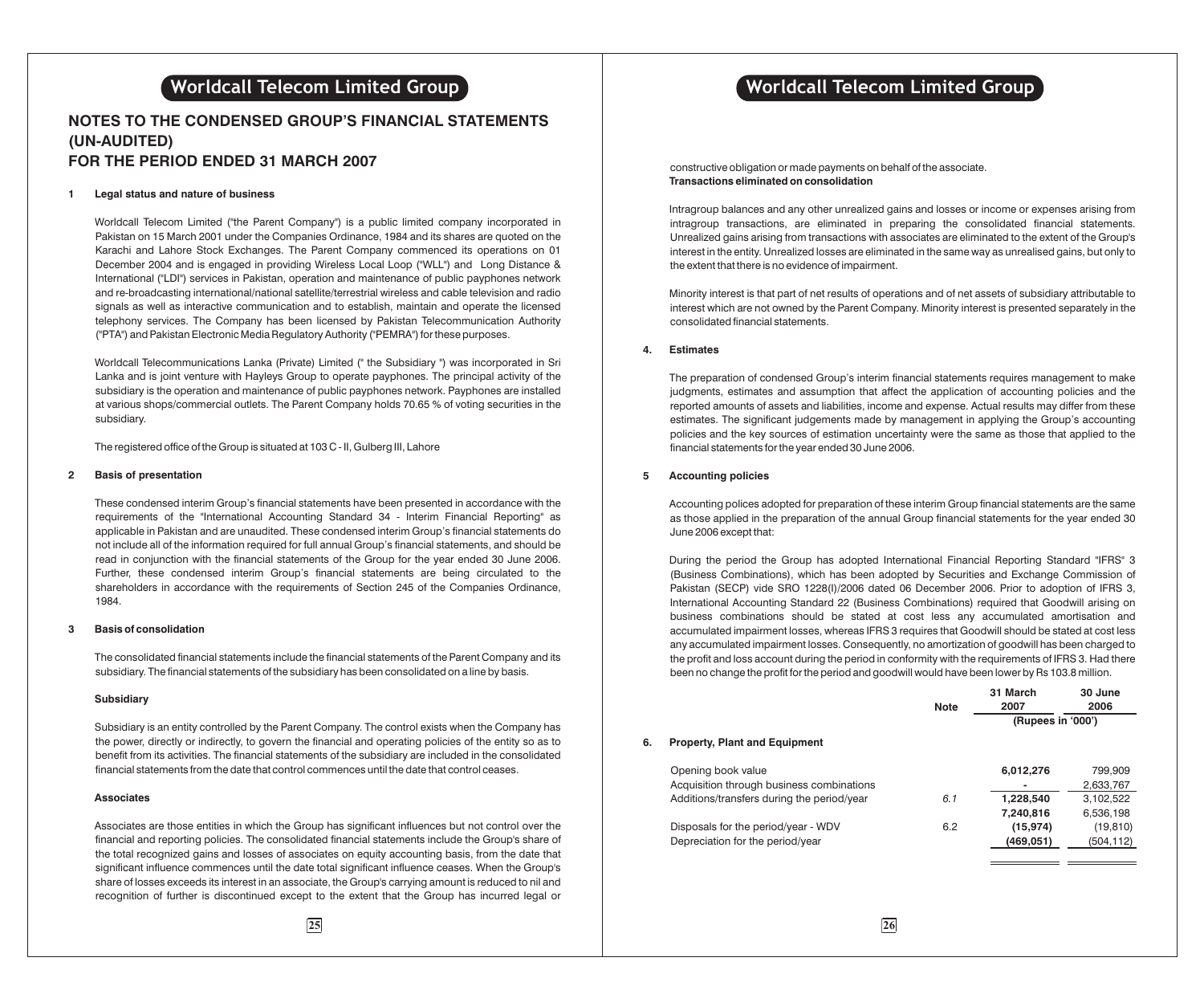|   |                                                        |     | 31 March                   | 30 June   |
|---|--------------------------------------------------------|-----|----------------------------|-----------|
|   |                                                        |     | 2007                       | 2006      |
|   | <b>Closing book value</b><br>6.1 Break-up of additions |     | 6,755,791 ees in 6,012,276 |           |
|   |                                                        |     |                            |           |
|   | Freehold land                                          |     | 19,800                     |           |
|   | Leasehold improvements                                 |     | 4,751                      | 31,294    |
|   | Plant and equipment                                    |     | 1,136,679                  | 3,028,248 |
|   | Office equipment                                       |     | 4,266                      | 6,430     |
|   | Computers                                              |     | 14,009                     | 14,645    |
|   | Furniture and fixtures                                 |     | 692                        | 1,375     |
|   | Vehicles                                               |     | 45,597                     | 16,005    |
|   | Lab and other equipment                                |     | 2,746                      | 4,525     |
|   |                                                        |     | 1,228,540                  | 3,102,522 |
|   | 6.2 Break-up Disposals                                 |     |                            |           |
|   | Plant and equipment                                    |     | (648)                      | (10,090)  |
|   | Office equipment                                       |     | (171)                      |           |
|   | Computers                                              |     | (39)                       | (251)     |
|   | Vehicles                                               |     | (14,996)                   | (8,934)   |
|   | Furniture and fixtures                                 |     | (120)                      |           |
|   | Items with book value below Rs. 50,000                 |     |                            | (535)     |
|   |                                                        |     | (15, 974)                  | (19, 810) |
| 7 | <b>Term Finance Certificates - Secured</b>             |     |                            |           |
|   | <b>Term Finance Certificates</b>                       | 7.1 | 399,969                    | 149,909   |
|   | Unamortized transaction cost                           |     | (6,923)                    |           |
|   |                                                        |     | 393,046                    | 149,909   |
|   | Amortization of TFC transaction cost                   |     | 1,154                      |           |
|   |                                                        |     | 394,200                    | 149,909   |
|   | Less: Current maturity                                 |     | 50,110                     | 100,000   |
|   |                                                        |     | 344,090                    | 49,909    |
|   |                                                        |     |                            |           |

**7.1** These includes Rs 350 million received by the Parent Company against 2nd TFC issue in November 2006 to raise funds for future expansion plans comprising expansion, up gradation and development of prepaid telephony and related businesses. The TFCs are redeemable in six equal semi annual instalments commencing from May 2009. Profit is payable at the rate of 6 months KIBOR + 2.75% p.a with no floor and no cap. These are secured by way of first pari passu hypothecation charge on the present and future fixed assets of the Parent Company amounting to Rs. 467 million.

### **8 License fee payable**

This represents interest free license fee payable to PTA by the Parent Company for WLL license. As per the agreement with PTA the total of Rs. 1,206 million is payable after four years by March 2010. The long term portion was discounted in the year 2006 using the effective interest rate of 12.5% per annum.

### **9 Contingencies and commitments**

### **Contingencies**

There were no significant changes in the status of contingencies as at balance sheet date from the disclosures made in the Group's financial statements as at 30 June 2006 except for the following:

# **Worldcall Telecom Limited Group <b>Telecom Number of Series Constants (Series Worldcall Telecom Limited Group**

- **9.1** There is a dispute of Rs. 480 million with Pakistan Telecommunication Authority on account of Universal Service Fund (USF) representing contribution to USF for period prior to the formation of the USF by the Federal Government. Out of this amount Rs 223 million relating to prior periods has been deposited with the PTA. Based on the legal advice the management is confident that the matter will be decided in the favour of the Parent Company.
- **9.2** There is a dispute of Rs. 78.3 million (June 2006: Rs. 13.7 million) with Pakistan Telecommunication Company Limited (PTCL) on account of excess minutes billed and application of wrong formulae on account of interconnect and settlement charges.
- **9.3** PTCL has charged the Parent Company excess DPLC charges amounting to Rs 33.6 million (June 2006: Rs 6.8 million) on account of differences of distances, rates, transmission capacity and route which were not activated but were charged by PTCL.
- **9.4** The Taxation Officer reassessed the income of payphone division for the tax year 2004 creating gross tax liability of Rs.63.66 million (net tax liability of Rs.54.98 million). The Company filed an appeal to the Commissioner of Income Tax (Appeals) against add backs of Intangible assets written off, deferred cost and lease rentals. The CIT (A) in his order has allowed partial relief reducing the gross tax demand to Rs.56.86 million (net tax liability of Rs. 24.14 million). The Company has already provided Rs.60 million in the audited accounts for the year ended 30 June 2004.The Company has also filed rectification application with the Taxation Officer for not granting full tax credit. After giving the effect of rectification application and order of CIT(A) the net tax demand for the tax year 2004 of the company would be Rs.17.37 million (June 2006: Rs. 14.8 million). The Company has filed appeal against the above said order of CIT(A) in Income Tax Appellate Tribunal.
- **9.5** During the period , the sales tax authorities served show cause notices on account of alleged wrong claim of refund under section 66 of the Sales Tax Act 1990 to different payphone companies including the Parent Company. Writ petition has been filed before the Honorable Lahore High Court and stay has been granted against the show cause proceedings. The management is confident that the matter will be decided in the favour of the Parent Company and the proceedings will be dropped.

|    |     | and the proceedings will be diopped.                  | 31 March<br>2007  | 30 June<br>2006 |
|----|-----|-------------------------------------------------------|-------------------|-----------------|
|    |     |                                                       | (Rupees in '000') |                 |
|    |     | <b>Commitments</b>                                    |                   |                 |
|    | 9.6 | Outstanding guarantees                                | 191,699           | <u> 196,161</u> |
|    | 9.7 | Commitments in respect of capital expenditure         | 148,787           | 66,349          |
|    | 9.8 | Outstanding letters of credit                         | 176,617           | 324,27          |
|    |     |                                                       | 31 March          | 31 March        |
|    |     |                                                       | 2007              | 2006            |
|    |     |                                                       |                   | (restated)      |
|    |     |                                                       | (Rupees in '000') |                 |
| 10 |     | Cash generated from operations                        |                   |                 |
|    |     | Profit before taxation and share of loss of associate | 665,777           | 237,085         |
|    |     | Adjustment for non-cash charges and other items:      |                   |                 |
|    |     | Depreciation and amortization                         | 544,002           | 553,649         |
|    |     | Provision for doubtful receivables                    | 2,000             | 5,142           |